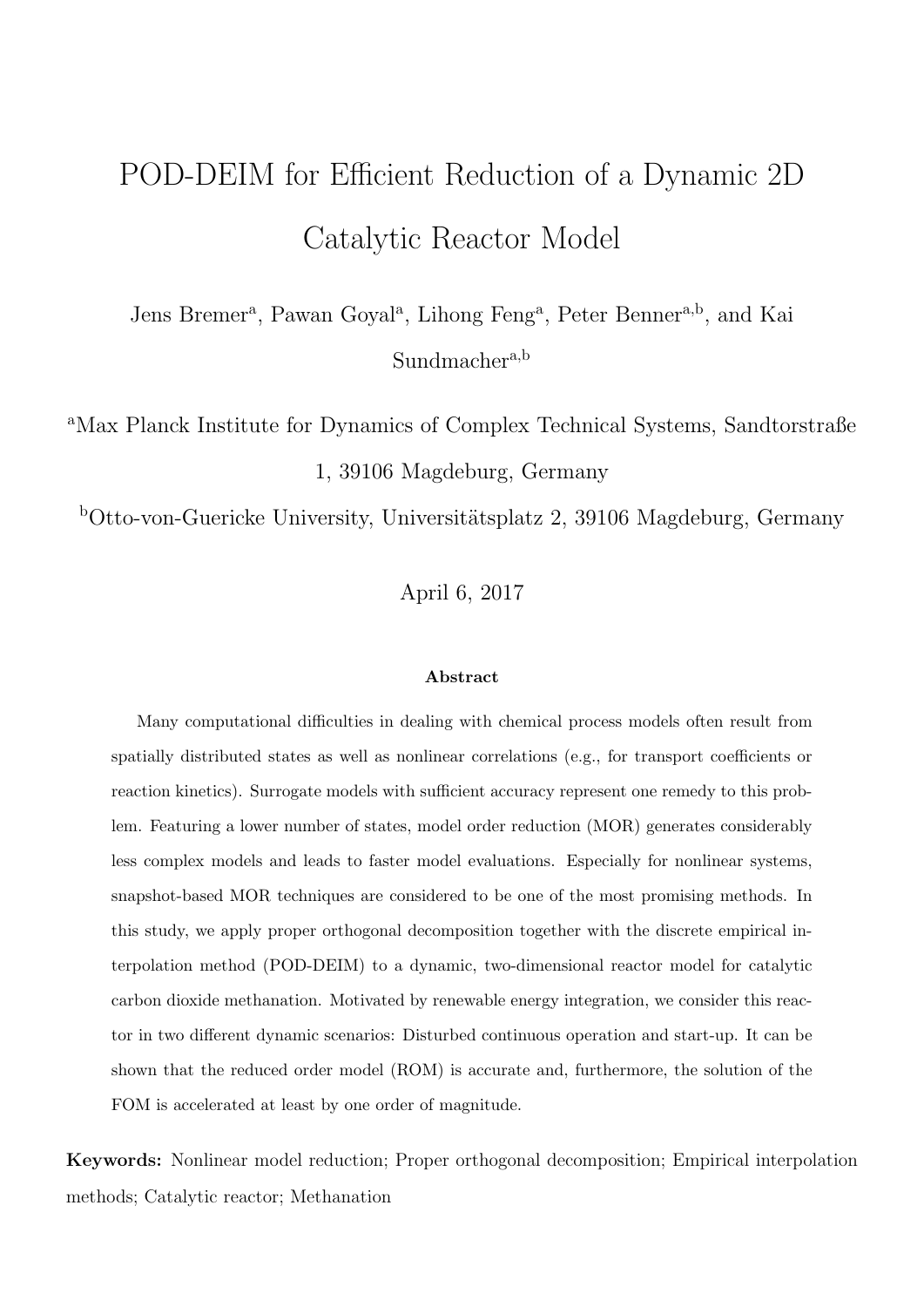## 1 Introduction

During the last decades, an increasing usage of highly complex mathematical models, supported by the rapid development of computational capacities, can be observed. For the identification of further potential in energy efficiency and cost reduction, these complex models appear to be very promising, especially in the field of process systems engineering. However, large state-spaces, or nonlinear correlations for the description of underlying chemical and physical phenomena can cause a challenging level of complexity. Beyond that, the level of complexity enhanced even more due to the widespread use of dynamic models. Consequently, the application of these models for simulation, optimization, and process control is still a challenging task [\(Biegler et al., 2014\)](#page-19-0).

As an example of current interest, the integration of renewable resources to chemical and energy conversion systems requires a deeper understanding of various processes and their dynamic behavior. In this context, [Fig. 1](#page-1-0) illustrates a promising process route for the conversion of renewable, electrical energy. Due to their volatile nature, input streams coming from renewable energy are often challenging to deal with (Güttel, 2013). Hence, start-up, shut-down but also disturbed continuous operations are gaining more interest [\(Adams and Barton, 2009;](#page-18-0) Güttel, 2013). Furthermore, the major process units are characterized by local diffusion, thermal conduction and multi-step reaction mechanisms. To capture all these features, dynamic process models with fine spatial resolution are required. Nevertheless, the resulting large state-space dimensions of order  $\mathcal{O}(10^3) - \mathcal{O}(10^5)$  still exacerbate the usage of these models for optimization, control or even simulation. Model order reduction (MOR) can be considered as an essential tool to mitigate this situation and to allow for fast computation [\(Baur et al., 2014;](#page-18-1) [Marquardt, 2002\)](#page-20-0).

As an exemplary unit of an entire process for renewable energy integration, this study is focused on a catalytic reactor to investigate the potential of MOR. This unit is usually realized by a tubular reactor either filled with catalyst particles or coated with catalyst at the inner wall. There are many



<span id="page-1-0"></span>Figure 1: Exemplary process route for a renewable conversion of electrical energy to methane. [\(Bre](#page-19-2)[mer et al., 2016\)](#page-19-2)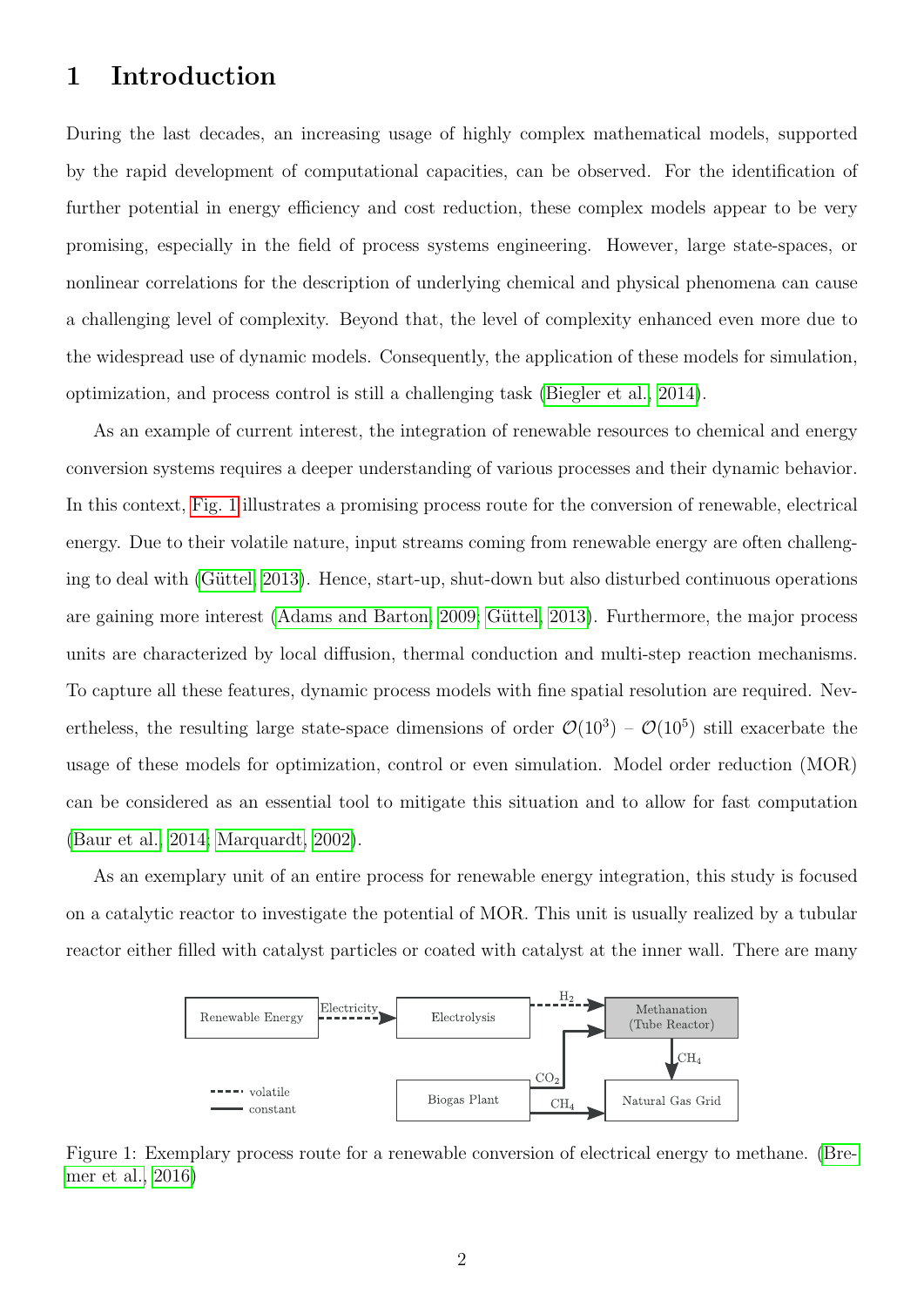studies about this kind of reactors available. For instance, to control the hot-spot formation during start-up, [Bremer et al.](#page-19-3) [\(2017\)](#page-19-3) developed a rigorous, two-dimensional, packed-bed carbon dioxide methanation reactor model. They reported run times of several minutes per simulation run. Other two and one-dimensional reactor models are mentioned with CPU times of several minutes to hours [\(Pantoleontos et al., 2012;](#page-20-1) [Adams and Barton, 2009\)](#page-18-0). This computational burden still prevents detailed investigations on the reactor dynamics for various applications. In our perspective, MOR shows a vast potential for improvement in computational time for these reactor models and, thus, reveals new insights for process design and dynamic operation.

In this work, we investigate a catalytic wall carbon dioxide methanator in two different dynamic scenarios: Disturbed continuous operation and start-up. Since, methanation is a strongly exothermic reaction, heat management is of major interest Rönsch et al. [\(2016\)](#page-20-2). Thus, key control variables for heat management are the cooling temperature at the reactor wall and the inlet gas composition. The aim is to develop a ROM which is capable of dealing with different cooling and carbon dioxide feeding policies, coming from a disturbed hydrogen inlet (see [Fig. 1\)](#page-1-0).

## 2 Full-Order Reactor Model

Considering a tubular geometry of the catalytic wall reactor, the full-order model (FOM) is derived based on mass and energy balances. Instead of taking the momentum balance into account, we assume a fully-developed laminar velocity profile. Furthermore, pressure drop in the tube is neglected due to small Reynolds numbers. The further main assumptions are:

- No change in  $\varphi$ -direction, due to symmetric geometry.
- Axial diffusion is neglected, due to small Reynolds numbers  $( $2300$ ).$
- Incompressible gas flow with ideal gas behavior.
- $CH_4$ , CO, CO<sub>2</sub>, H<sub>2</sub>O, H<sub>2</sub> and N<sub>2</sub> are the considered species.
- $CO<sub>2</sub>$  methanation described by rate expressions proposed by [Xu and Froment](#page-21-0) [\(1989\)](#page-21-0), see [Fig. 2.](#page-3-0)
- The mass transport into the thin catalytic layer at the wall is significantly faster than to the catalytic reaction.
- The catalytic reaction is, furthermore, assumed to be in quasi-steady state.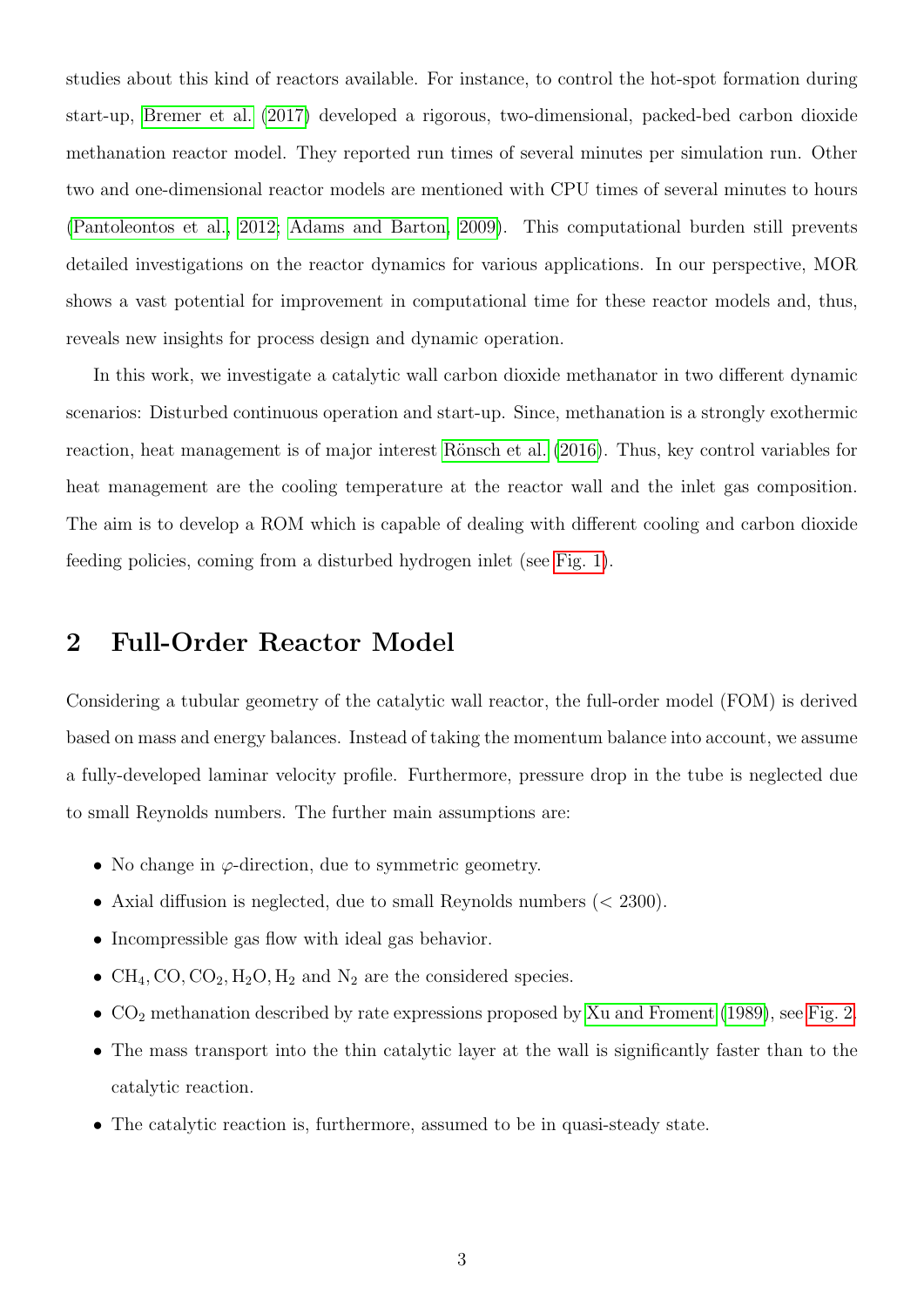

<span id="page-3-0"></span>Figure 2: Left: An illustration of the reactor model [\(Bremer et al., 2016\)](#page-19-2); Right: The considered reaction network proposed by [Xu and Froment](#page-21-0) [\(1989\)](#page-21-0).

Accordingly, we obtain a two-dimensional, heterogeneous, dynamic reactor model as illustrated in [Fig. 2.](#page-3-0) The dynamics of the reactor is governed by the following set of PDEs:

$$
\frac{\partial \rho_{\alpha}}{\partial t} = -v_{z} \frac{\partial \rho_{\alpha}}{\partial z} + \mathcal{D}_{r,\alpha} \left[ \frac{\partial^{2} \rho_{\alpha}}{\partial r^{2}} + \frac{1}{r} \frac{\partial \rho_{\alpha}}{\partial r} \right], \quad \alpha = 1...6 \text{ (species)},
$$
\n(1)

<span id="page-3-4"></span><span id="page-3-3"></span><span id="page-3-2"></span><span id="page-3-1"></span>
$$
\frac{\partial T}{\partial t} = -v_z \frac{\partial T}{\partial z} + \frac{\lambda_r}{\rho c_p} \left[ \frac{\partial^2 T}{\partial r^2} + \frac{1}{r} \frac{\partial T}{\partial r} \right],\tag{2}
$$

where  $\rho_{\alpha}$  relates to the mass concentration of each component  $\alpha$ ,  $\mathcal{D}_{r,\alpha}$  corresponds to the radial gas diffusion coefficient of each component; T represents the gas temperature,  $\lambda_r$  is the radial thermal gas conductivity;  $\rho$  is the gas mixture mass density;  $c_p$  stands for the heat capacity of the gas mixture, and  $v<sub>z</sub>$  relates to a given laminar velocity profile. In order to fully determine the above system of PDEs, boundary conditions, with respect to the reactor's symmetry and the catalytic reaction at the inner wall, are given by

$$
\rho_{\alpha}|_{z=0} = \rho_{\alpha,\text{in}} , \qquad \frac{\partial \rho_{\alpha}}{\partial r}\bigg|_{r=0} = 0, \qquad \frac{\partial \rho_{\alpha}}{\partial r}\bigg|_{r=R} = \frac{M_{\alpha} \sum_{j} \nu_{\alpha,j} \tilde{r}_{j}}{\mathcal{D}_{r,\alpha}} \Theta_{\text{cat}}, \tag{3}
$$

$$
T|_{z=0} = T_{\text{in}} , \qquad \frac{\partial T}{\partial r}\bigg|_{r=0} = 0 , \qquad \frac{\partial T}{\partial r}\bigg|_{r=R} = -\frac{\Theta_{\text{cat}}}{\lambda_r} \sum_j \left(\Delta_R H_j\right) \tilde{r}_j + \frac{k_w}{\lambda_r} \left(T_{\text{cool}} - T\right), \qquad (4)
$$

where  $\nu_{\alpha,j}$  is the stoichiometric coefficient of species  $\alpha$  and reaction j,  $\Theta_{\text{cat}}$  stands for the volume to surface area ratio of the catalyst layer;  $M_{\alpha}$  is the molar mass of component  $\alpha$ , and  $T_{\text{cool}}$  stands for the cooling temperature at the outer reactor wall. Since  $T_{\text{cool}}$  is a function of time and the axial coordinate, the respective control domain would be needlessly large. Instead, we only focus on the cooling temperature at the inlet and outlet sides of the reactor. In between, the cooling temperature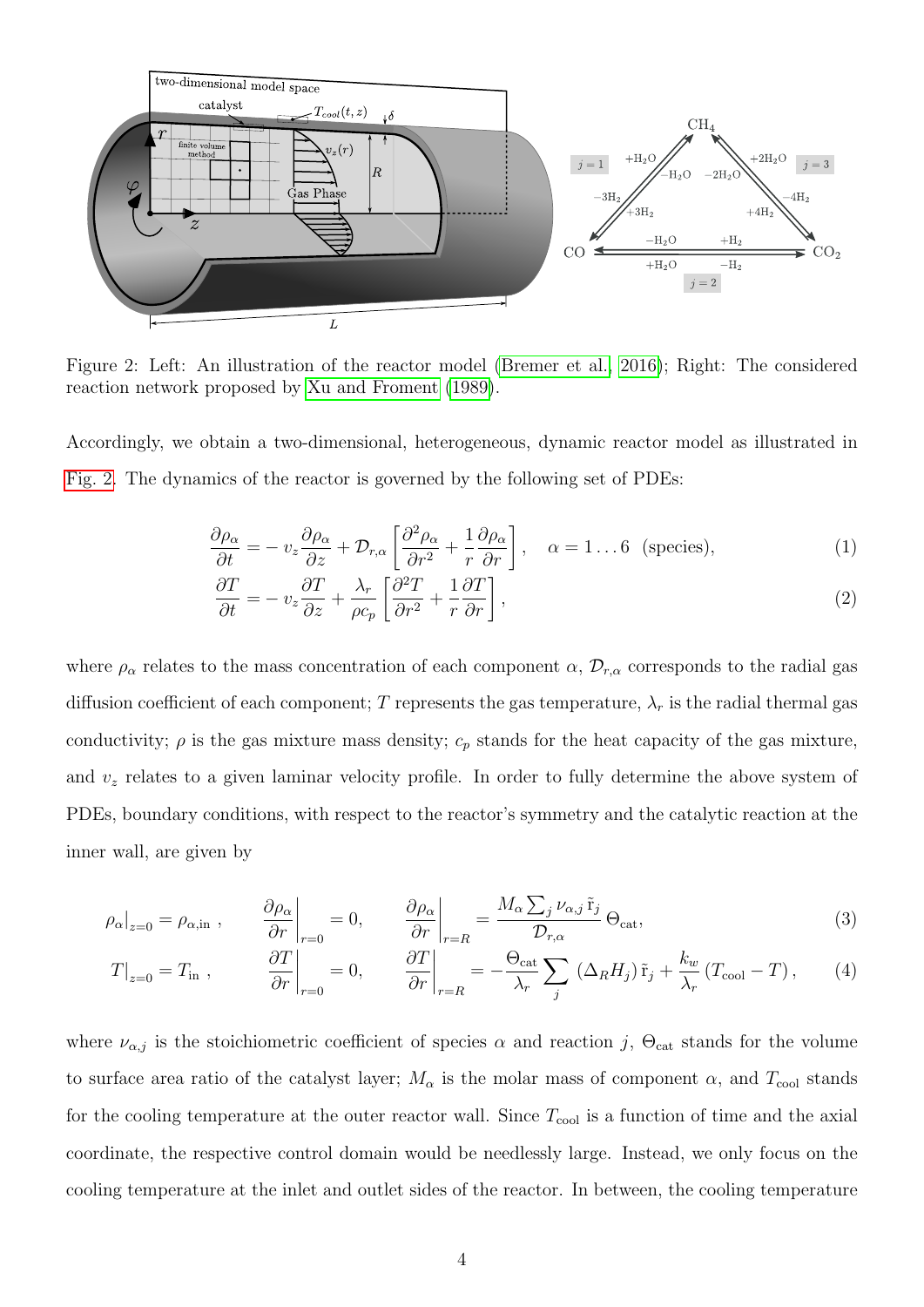| reactor radius                | R.                    |         |                           | m           |
|-------------------------------|-----------------------|---------|---------------------------|-------------|
| reactor length                | L                     |         | 15                        | m           |
| wall thickness                | $\delta$              | $=$     | 0.02                      | m           |
| catalyst layer thickness      | $\delta_{\rm cat}$    | $=$     | 0.002                     | m           |
| catalyst density              | $\rho_{\text{cat}}$   |         | $= 2355.2 \text{ kg/m}^3$ |             |
| catalyst volume-surface ratio | $\Theta_{\text{cat}}$ | $=$     | 0.44                      | m           |
| heat transfer coefficient     | $k_w$                 | $=$ $-$ | 120                       | $W/(m^2 K)$ |

<span id="page-4-0"></span>Table 1: Reactor specifications.

is assumed to obey a linear relationship, given by:

$$
T_{\text{cool}}(t,z) = \left(1 - \frac{z}{L}\right) T_{\text{cool,in}}(t) + \frac{z}{L} T_{\text{cool,out}}(t).
$$

The reaction heat  $\Delta_R H_j$  is obtained by the component enthalpies weighted over the respective stoichiometric coefficients. The rate equation  $\tilde{r}_j$  is adapted from [Xu and Froment](#page-21-0) [\(1989\)](#page-21-0), which requires the conversion from kmol/( $\text{kg}_{\text{cat}}$  h) to mol/( $\text{m}_{\text{cat}}^3$ s) done by

$$
\tilde{\mathbf{r}}_j = \mathbf{r}_j \cdot \rho_{\text{cat}} \cdot \frac{1000}{3600},
$$

where  $r_j$  is explained more detailed in [Appendix A.](#page-21-1) The wall heat transfer coefficient  $k_w$  and the remaining specifications are listed in [Tab. 1.](#page-4-0) For an accurate description of the radial heat and mass transport coefficients, several correlations are taken from the literature. Using binary diffusion coefficients, [Kee et al.](#page-19-4) [\(2005\)](#page-19-4) provide the correlation for radial gas diffusion coefficients  $\mathcal{D}_{r,\alpha}$ . The gas heat capacity  $c_p$  relies on polynomial correlations for component heat capacities presented in [VDI](#page-20-3) [\(2010\)](#page-20-3), and the thermal gas conductivity  $\lambda_r$  follows the mixing rule explained in [Poling et al.](#page-20-4) [\(2001\)](#page-20-4). The dynamic component viscosities and the thermal component conductivities, which are needed for the mixing rule, are again extracted from [VDI](#page-20-3) [\(2010\)](#page-20-3). More details on the used physical correlations, but explained for a different reactor type, are comprehensively stated in [Bremer et al.](#page-19-3) [\(2017\)](#page-19-3).

#### Operation scenarios

Referring to our exemplary process route for renewable energy conversion, two major scenarios are selected to investigate the properties and performance of the reduced-order models: A disturbed steady-state operation (scenario 1) and the reactor start-up (scenario 2). Both scenarios are charac-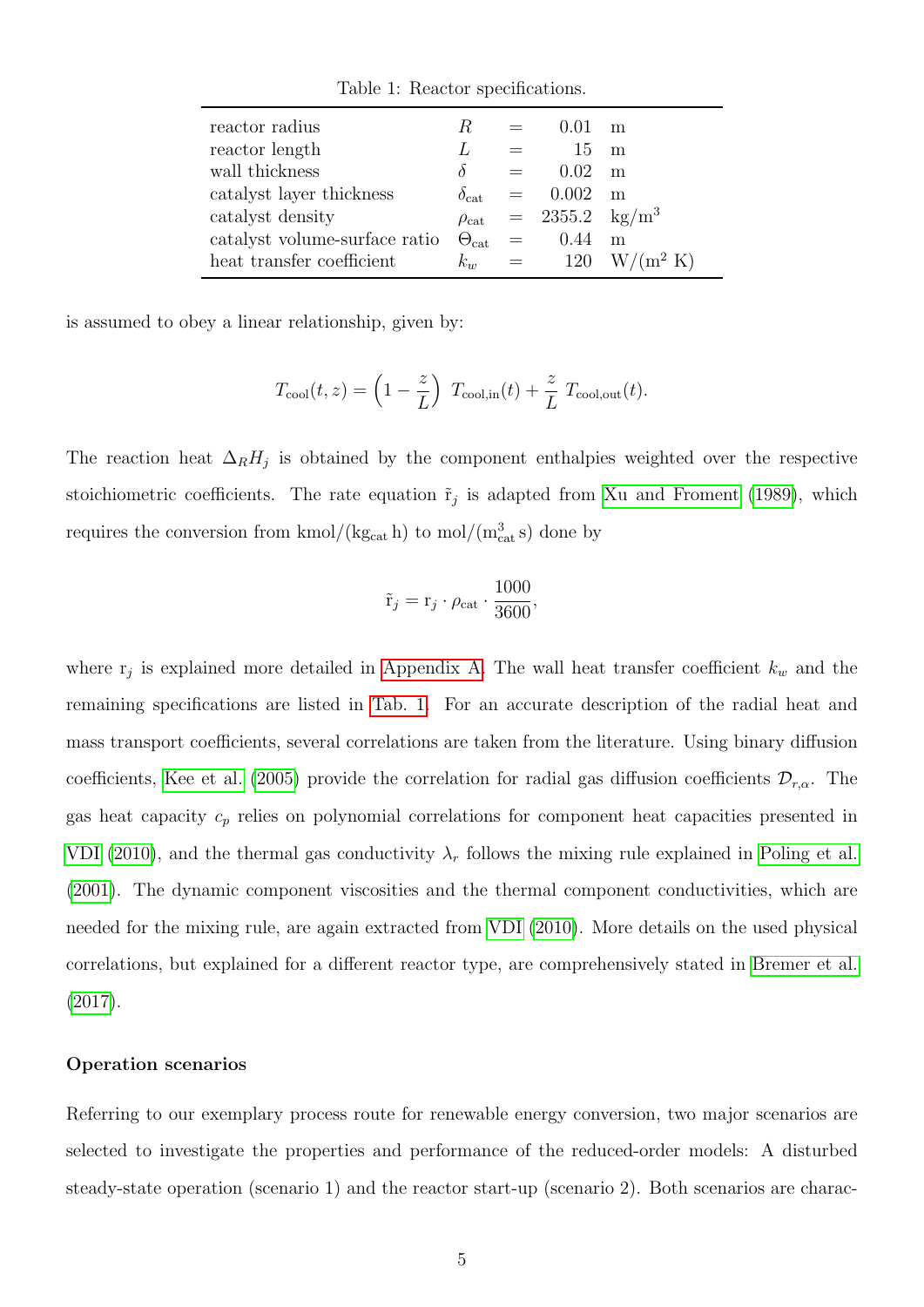| superficial gas velocity                 | $v_{\gamma}$                |       | 0.5            | m/s     |
|------------------------------------------|-----------------------------|-------|----------------|---------|
| inlet gas temperature                    | $T_{\rm in}$                |       | 500            | K       |
| inlet pressure                           | $p_{\rm in}$                |       | $5 \cdot 10^5$ | Pa      |
| $H_2$ in let mole fraction range         | $x_{\text{H}_2,\text{in}}$  | $\in$ | [0.7 0.9]      |         |
| $CO2$ inlet mole fraction range          | $x_{\text{CO}_2,\text{in}}$ | $\in$ | [0.1 0.3]      |         |
| remaining components inlet mole fraction | $x_{\alpha,\text{in}}$      |       | $10^{-5}$      |         |
| inlet cooling temperature range          | $T_{\rm cool,in}$           | $\in$ | [600 650]      | $\rm K$ |
| outlet cooling temperature range         | $T_{\rm cool,out}$          | $\in$ | [650 700]      | $\rm K$ |
| start-up time horizon                    | $t_f$                       |       |                | S       |

<span id="page-5-0"></span>Table 2: Reactor operation parameters

terized by operation parameters highlighted in [Tab. 2.](#page-5-0)

Scenario 1 initially deals with a reactor operating at steady-state, which is characterized by  $x_{\text{H}_2,\text{in}} = 0.8$ ,  $x_{\text{CO}_2,\text{in}} = 0.2$  and  $T_{\text{cool,in}} = T_{\text{cool,out}} = 650 K$ . This steady-state scenario is then disturbed by step changes of hydrogen and carbon dioxide inlet mole fractions, as well as cooling temperatures (see ranges in [Tab. 2\)](#page-5-0). In contrast, for scenario 2 the reactor bulk gas phase is considered to be equal to the inlet gas condition. Thus, initially the reactor is neither heated up nor any conversion occurred. In order to fulfill the above mentioned assumption of a fully developed fluid profile, we consider the reactor to be initially perfused with non-reactive gas as best practice, to ensure a safe and fast startup of the entire process system (including axillary units, e.g., compressors and heat exchangers). During the start-up, the four parameters are again disturbed by step changes within the same range as used for scenario 1. Furthermore, the parameter ranges of both scenarios are especially important to bound training and test sets for ROM generation and evaluation, which is explained later in more detail.

### Nonlinear State-Space Representation

We discretize the governing PDEs, using the finite volume method (FVM), such that the resulting ODEs approximate the essential dynamic information of the system. Therefore, we use a piecewise constant axial approximation of the convective terms, following the upwind scheme, and a piecewise linear radial approximation for the conductive transport terms with central differences. However, within one finite volume (FV), all physical coefficients (e.g., diffusion coefficient  $\mathcal{D}_{r,\alpha}$ , thermal conductivity  $\lambda_r$ ) are assumed to be constant. We choose  $n_z = 25$  axial and  $n_r = 25$  radial equally distributed FVs. Consequently, the FVM discretization yields to the following nonlinear system of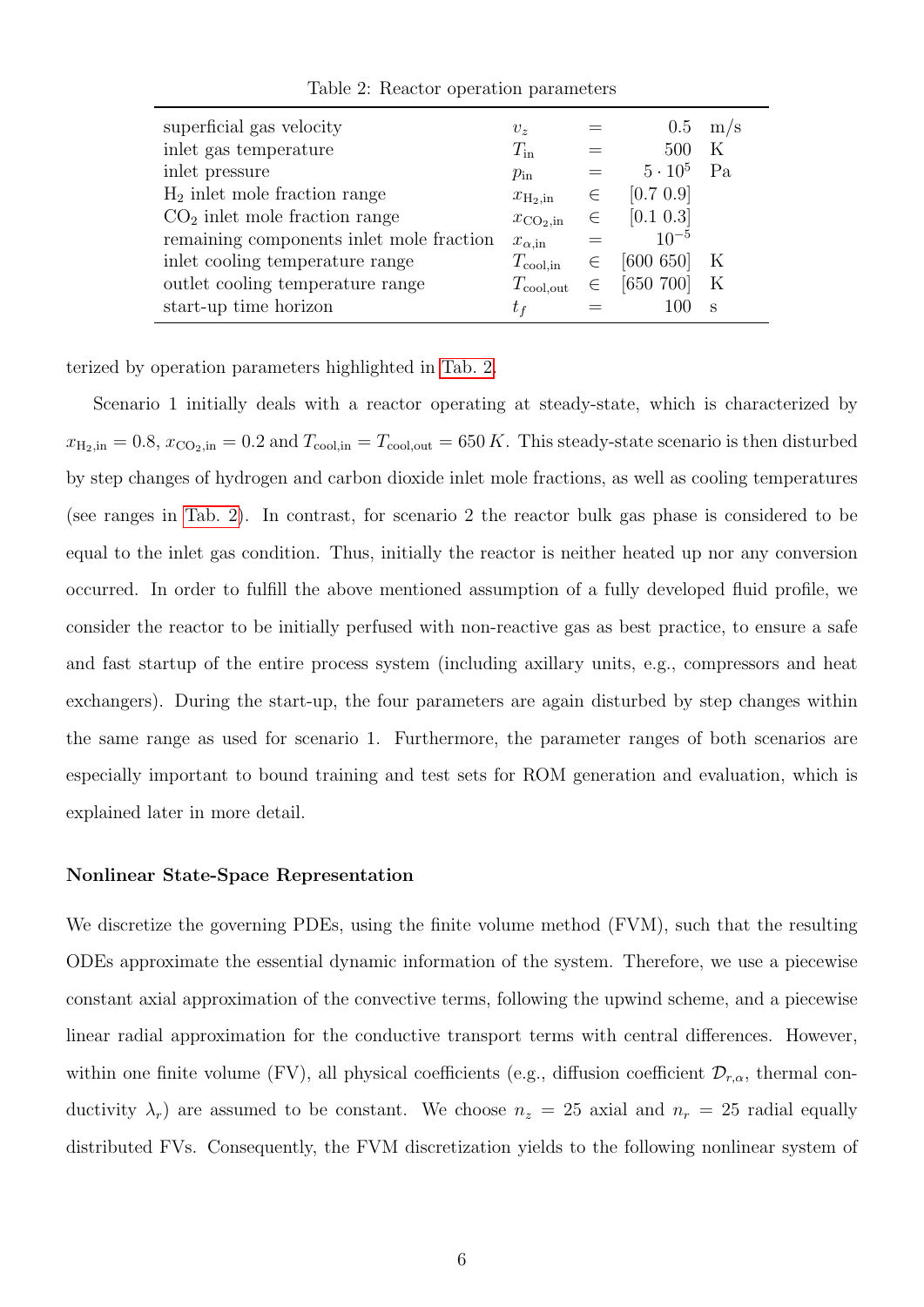order  $n = 25 \cdot 25 \cdot 7 = 4375$ :

<span id="page-6-0"></span>
$$
\dot{x}(t) = A_1(x(t)) x(t) + A_2 x(t) + B_1(x(t)) u_1(t) + B_2 u_2(t) + f(x(t)),
$$
  
\n
$$
x(t_0) = x_0,
$$
\n(5)

where  $\boldsymbol{x}(t) \in \mathbb{R}^n$  is the state vector, containing all six component concentrations and temperatures at all finite volumes. The input vector  $u_1(t) \in \mathbb{R}^2$  contains the cooling temperatures  $T_{\text{cool,in}}$  and  $T_{\text{cool,out}}$ ; the input vector  $u_2(t) \in \mathbb{R}^{7n_r}$  relates to the inlet mole fractions at all inlet nodes. The nonlinear function  $A_1 : \mathbb{R}^n \to \mathbb{R}^{n \times n}$  originates from the radial gas diffusion, thermal gas conductivity and heat capacity;  $B_1 : \mathbb{R}^n \to \mathbb{R}^{n \times 2}$  appears due to thermal gas conductivity at the wall boundary, and  $f: \mathbb{R}^n \to \mathbb{R}^n$  mainly contains the reaction rate expressions. The linear parts  $A_2 \in \mathbb{R}^{n \times n}$  and  $B_2 \in \mathbb{R}^{n \times 7n_r}$  mainly relate to the predefined gas velocity and geometric parameters. This partitioning into nonlinear and linear parts is essential for the MOR, as described in the next section.

## 3 Model Order Reduction

Our main goal is to compute a low-dimensional models for the catalytic reactor, described in the previous section. The governing equations of the considered catalytic reactor are strongly nonlinear due to the above mentioned physical correlations (e.g., for transport coefficients and rate expressions). For better understanding of the underlying reactor dynamics, we need to discretize the governing PDEs very fine over the spatial domain. This leads to a large-scale nonlinear system of ODEs, whose optimization and control studies impose a huge computational burden. Thus, we seek to determine a ROM describing the dynamics of the FOM with an acceptable accuracy.

Snapshot-based techniques are widely applied for nonlinear systems to determine ROMs and other surrogate models. Without any claim to completeness, many recent publications propose Artificial Neuronal Networks (ANNs), Kriging Models (KM), Gaussian Processes (GP), and Radial Basis Functions (RBFs) for efficient surrogate model construction. However, for dynamic systems based on discretized PDEs, these techniques often suffer from the curse of dimensionality. To address such systems, Proper Orthogonal Decomposition (POD) is efficient (see, e.g., [Astrid et al.](#page-18-2) [\(2004\)](#page-18-2); [Bui-Thanh et al.](#page-19-5) [\(2004\)](#page-19-5); [Kunisch and Volkwein](#page-20-5) [\(2008\)](#page-20-5); [Agarwal and Biegler](#page-18-3) [\(2013\)](#page-18-3); [Li et al.](#page-20-6) [\(2014\)](#page-20-6)) and well-established for PDE-constrained optimization problems (see the recent survey [Benner et al.](#page-19-6) [\(2014\)](#page-19-6)). It relies on the Galerkin projection (see, e.g.[,Kunisch and Volkwein](#page-20-7) [\(2002\)](#page-20-7)), aiming at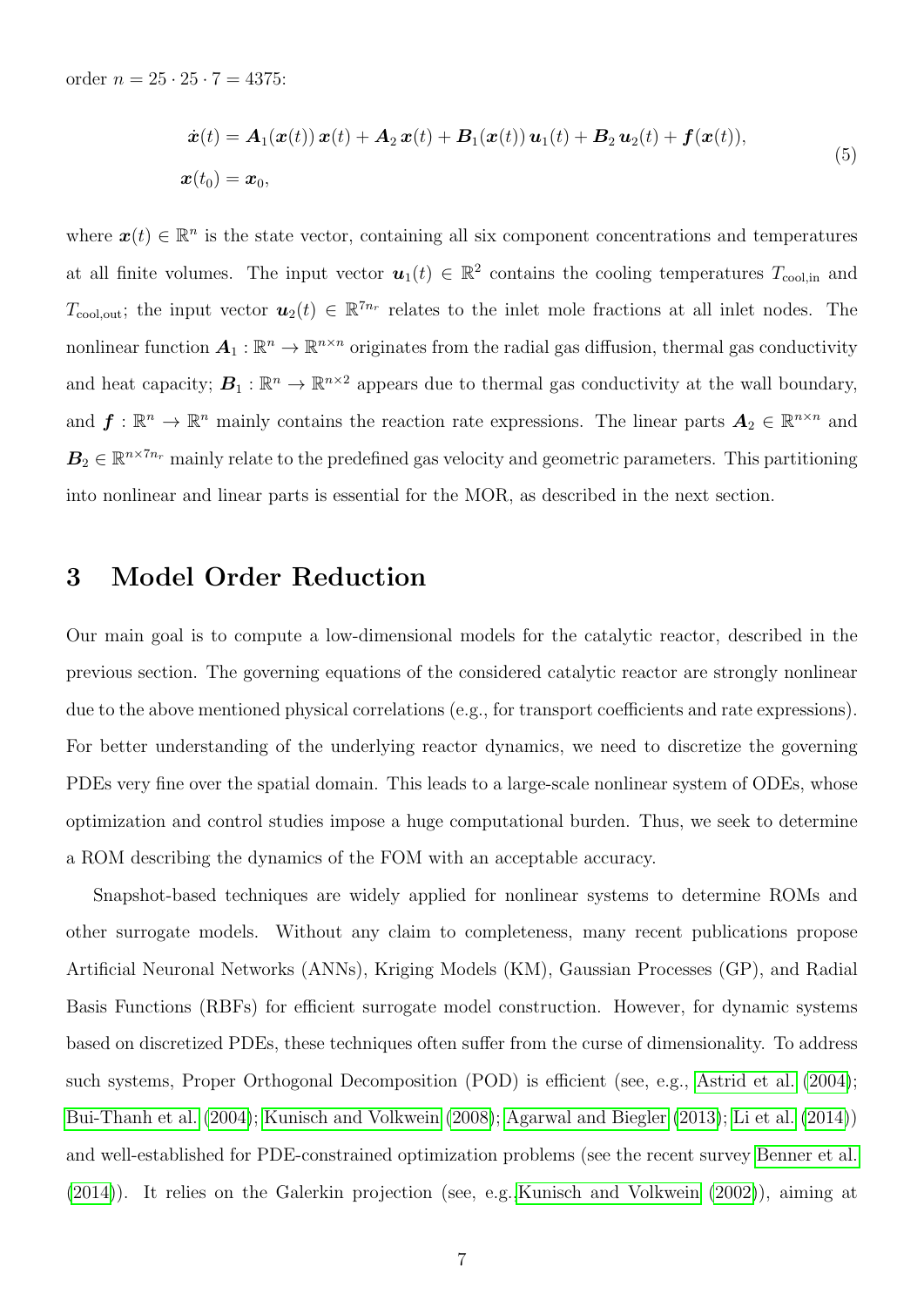approximating the state vector  $x(t) \in \mathbb{R}^n$  by  $\boldsymbol{V} x_r(t)$ , where  $x_r(t) \in \mathbb{R}^r$  is the state vector of the ROM and  $\bf{V}$  is a semi-orthogonal matrix. For simplicity, in the remaining paper we skip the time dependency in vectors or matrices (e.g., we denote  $x(t)$  just by x). In the following, we outline the basic steps of constructing the ROM for a given nonlinear system via the projection  $\mathcal{P} = \boldsymbol{V}\boldsymbol{V}^T$ :

<span id="page-7-0"></span>
$$
\dot{x} = Ax + Bu + g(x, u)
$$
\n<sup>(6)</sup>

Galerkin projection s.t.  $x \approx V x_r$ 

<span id="page-7-1"></span>
$$
\Downarrow
$$
  

$$
\dot{x}_r = A_r x_r + B_r u + g_r(x_r, u),
$$
 (7)

where the reduced matrices  $A_r$ ,  $B_r$  and  $g_r$  are  $V^TAV$ ,  $V^TB$  and  $V^Tg(Vx_r,u)$ , respectively. POD determines the matrix  $V$  using the most dominant modes of the dynamical systems. That is, the solution of the FOM [\(6\)](#page-7-0) at a sequence of time instances (snapshots), corresponding to different possible inputs and scenarios are collected into a snapshot matrix  $\mathcal{X}$ ; then the singular value decomposition (SVD) of X is performed, i.e.,  $\mathcal{X} = U_x \Sigma_x V_x^T$ , where the first r vectors of  $U_x$  are the dominant modes, which are called the POD basis modes of  $X$ . Then,  $V$  of rank r is constructed by the first r POD vectors, i.e.,  $\mathbf{V} := \mathbf{U}_x(:,1:r)$ .

Clearly, the dynamics of the ROM [\(7\)](#page-7-1) lies in an r-dimensional subspace, where  $r \ll n$  with n being the dimension of the full order ODE system (FOM). Furthermore, the reduced matrices  $A_r$  and  $\mathbf{B}_r$  in [\(7\)](#page-7-1) are constant and need to be computed only once which can be done in the off-line phase. Although, the nonlinear term  $g_r$  also lies in the r-dimensional subspace, the related computational cost is not reduced. This is due to the fact that we first need to compute the function  $g$  in [\(6\)](#page-7-0) on the full spatial grid, and then prolongate back to the  $r$ -dimensional subspace. This process limits the efficiency of MOR.

To overcome the aforementioned issue of computing the nonlinear function in the ROM [\(7\)](#page-7-1), the discrete empirical interpolation method (DEIM) is proposed by [Chaturantabut and Sorensen](#page-19-7) [\(2010\)](#page-19-7). This method avoids the computation of the nonlinear function on the full grid; instead, the nonlinear function needs to be evaluated at only a few selected grid points.

According to DEIM, we first collect the snapshots of the nonlinear function at different time-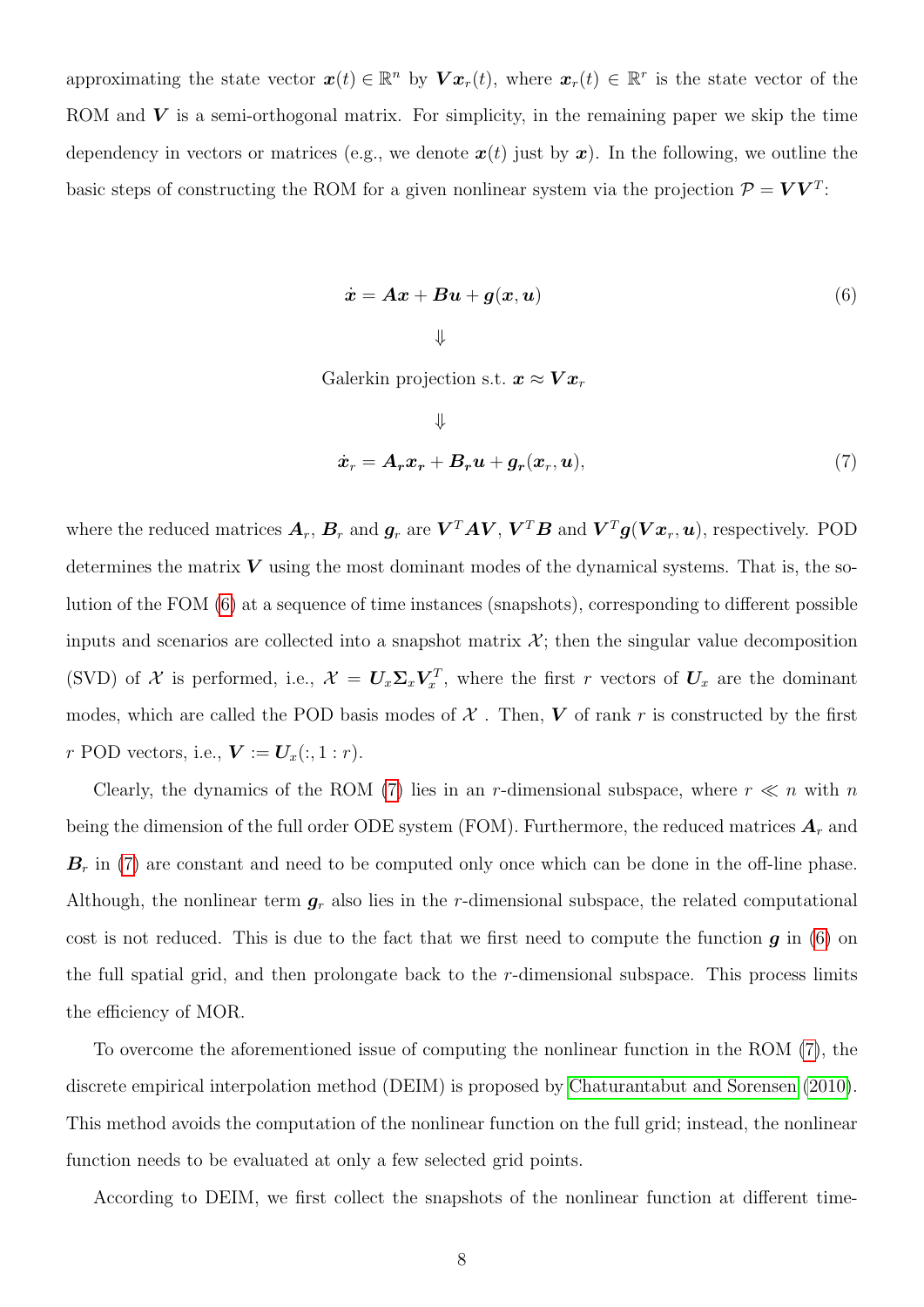## Algorithm 1 Steps to obtain ROM via POD-DEIM.

- 1: Run full simulation and collect i snapshots of the state and the nonlinear function into two snapshot matrices:
	- $\mathcal{X} = [\boldsymbol{x}_1, \boldsymbol{x}_2, \ldots, \boldsymbol{x}_i],$  $\mathcal{G} = [\boldsymbol{g}(\boldsymbol{x}_1, \boldsymbol{u}), \boldsymbol{g}(\boldsymbol{x}_2, \boldsymbol{u}), \dots, \boldsymbol{g}(\boldsymbol{x}_i, \boldsymbol{u})].$
- 2: Perform SVD of snapshot matrix  $\mathcal X$  so as to obtain POD basis  $V$  of the system.
- 3: Compute the POD basis  $U$  of the nonlinear part by performing SVD of  $\mathcal{G}$ .
- 4: Determine an index matrix  $\boldsymbol{P}$  and approximate the nonlinear term via [Eq. \(8\).](#page-8-0)
- <span id="page-8-1"></span>5: Construct ROM [\(7\)](#page-7-1)-[\(8\)](#page-8-0), consisting of linear and nonlinear parts.

instances corresponding to different possible inputs and scenarios. Then, we perform SVD on the collected snapshot matrix G to extract the POD basis vectors of G, i.e.,  $\mathcal{G} = U_g \Sigma_g V_g^T$ . Analogous to the SVD of X, the m POD basis vectors of G can be constructed as  $U = U<sub>g</sub>(:, 1 : m)$ . The DEIM method uses a linear combination of the POD basis vectors in  $\boldsymbol{U}$  to approximate the nonlinear function  $g$  (i.e.,  $g \approx Uc$ ). The coefficient vector c is computed via interpolation. The interpolation condition relating  $g$  and  $Uc$  is that these two quantities are equal to each other at the specially selected spatial grid points, which are called interpolation points. Next, we specify the above discussions on the DEIM method into mathematical formulas.

The DEIM method applied to  $g(Vx_r, u)$  in [\(7\)](#page-7-1) can be mathematically formulated as finding an index matrix  $P \in \mathbb{R}^{n \times m}$  such that  $P^{T}g(Vx_r, u) = P^{T}Uc$ . Assume that  $P^{T}U$  is invertible, so that we obtain  $\bm{c} = (\bm{P}^T\bm{U})^{-1}\bm{P}^T\bm{g}(\bm{V}\bm{x}_r,\bm{u}).$  Finally, we achieve the following approximation of  $\bm{g}(\bm{V}\bm{x}_r,\bm{u})$ via DEIM:

<span id="page-8-0"></span>
$$
\boldsymbol{V}^T \boldsymbol{g}(\boldsymbol{V} \boldsymbol{x}_r, \boldsymbol{u}) \approx \underbrace{\boldsymbol{V}^T \boldsymbol{U} (\boldsymbol{P}^T \boldsymbol{U})^{-1}}_{=: \boldsymbol{Q} \in \mathbb{R}^{r \times m}} \boldsymbol{P}^T \boldsymbol{g}(\boldsymbol{V} \boldsymbol{x}_r, \boldsymbol{u}). \tag{8}
$$

The columns of the index matrix  $P$  are unit vectors selecting the interpolation indices. This implicates that  $\bm{P}^T\bm{g}(\bm{V}\bm{x}_r,\bm{u})$  gives a shortened vector extracted from  $\bm{g}$ , whose components are just the components of **g** at the  $m \ll n$  spatial grid points selected by **P**.

The matrix  $Q$  in the above formulation is constant and can be computed in advance. Hence, the approximation of the term  $V^T g(Vx_r, u)$  can be computed cheaply. However, the next question is how to select these grid points (i.e.,  $P$ ) for the given nonlinear function. For this, a greedy procedure is proposed by [Barrault et al.](#page-18-4) [\(2004\)](#page-18-4), minimizing the function  $\|\boldsymbol{g} - \boldsymbol{U}\boldsymbol{c}\|$  at each iteration. For a detailed discussion, we refer to [Chaturantabut and Sorensen](#page-19-7) [\(2010\)](#page-19-7). In the end, we summarize a brief procedure to compute the ROM of [\(6\)](#page-7-0) via POD-DEIM in [Alg. 1.](#page-8-1)

**Remark 1** We have shown the procedure to determine the ROM of [\(6\)](#page-7-0) by using a single nonlinear function g. However, following similar steps, the nonlinear terms  $A_1, B_1$  and f in [\(5\)](#page-6-0) can be treated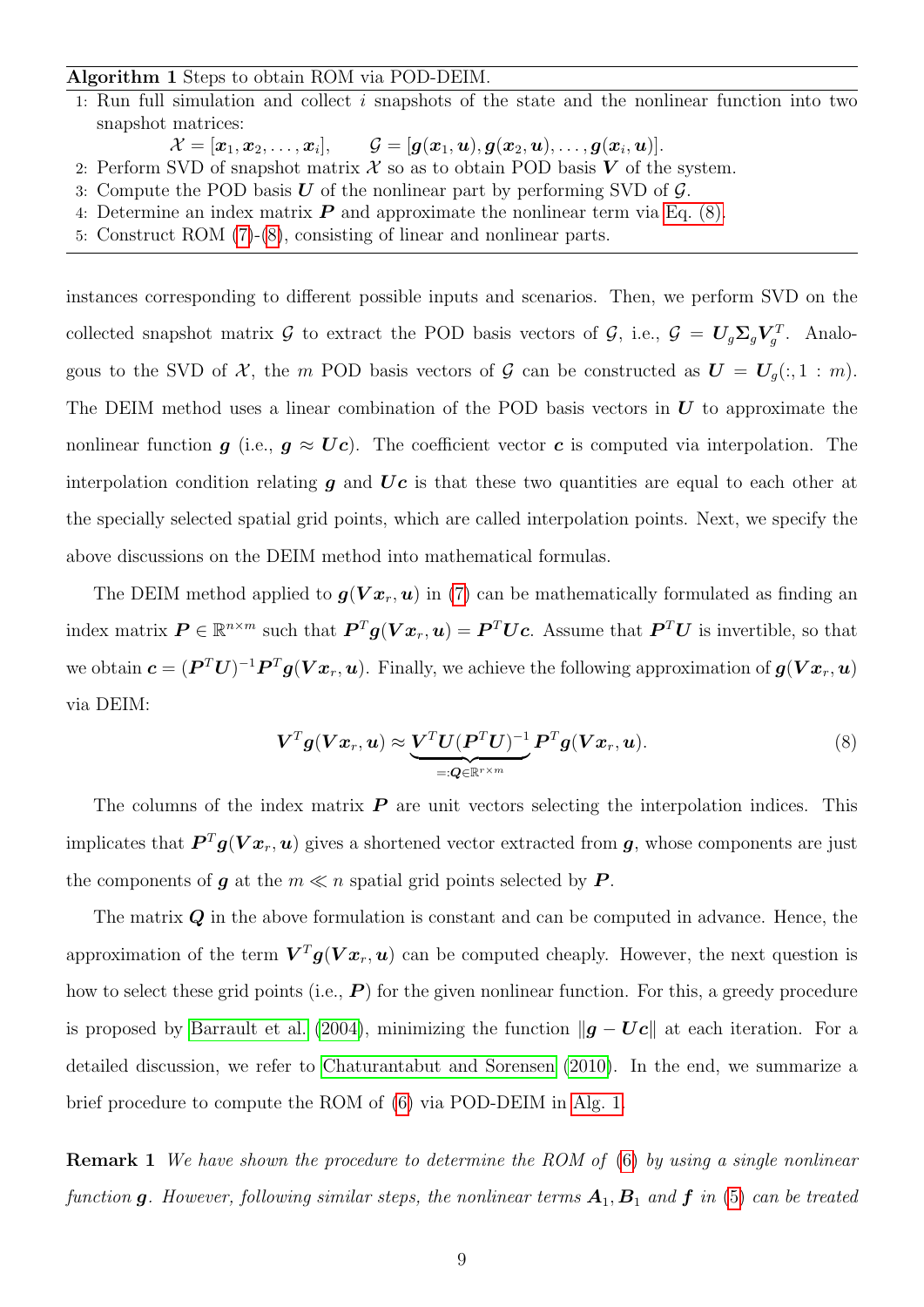## 4 Results

Starting with the first step in [Alg. 1,](#page-8-1) we perform 50 different simulations for the continuous operation and start-up scenario, separately. These simulations are based on the training sets of the parameters which are randomly distributed in the parameter ranges of  $x_{\text{H}_2,\text{in}}$ ,  $x_{\text{CO}_2,\text{in}}$ ,  $T_{\text{cool,in}}$ ,  $T_{\text{cool,out}}$  in [Tab. 2.](#page-5-0) For the model implementation and simulation, MATLAB<sup>®</sup> in combination with the **ode15s** solver is used [\(Shampine and Reichelt, 1997\)](#page-20-8). For an efficient computation, we provide exact Jacobians of the ODE system, reducing the CPU time for the simulations of FOM by factors in  $\mathcal{O}(10) - \mathcal{O}(10^2)$ . These Jacobians are obtained from ADiGator, which is a source transformation via operator overloading toolbox for the automatic differentiation of mathematical functions written in MATLAB<sup>®</sup>, developed by [Patterson et al.](#page-20-9) [\(2013\)](#page-20-9). Once all 50 simulations are available for each scenario, we collect the state vectors and the respective nonlinear vectors at all time instances of each simulation, chosen by the integrators adaptive stepsize controller, into their corresponding snapshot matrices (e.g.,  $\mathcal{X}$  and  $\mathcal G$  in [Alg. 1\)](#page-8-1):

$$
\mathcal{X} = [\boldsymbol{x}_1,\ldots,\boldsymbol{x}_i] \in \mathbb{R}^{n \times i}, \qquad \qquad \mathcal{A} = [\boldsymbol{A}_1(\boldsymbol{x}_1) \, \boldsymbol{x}_1,\ldots,\boldsymbol{A}_1(\boldsymbol{x}_i) \, \boldsymbol{x}_i] \in \mathbb{R}^{n \times i}, \qquad (9)
$$

$$
\mathcal{B} = [\boldsymbol{B}_1(\boldsymbol{x}_1)\boldsymbol{u}_{1,1},\ldots,\boldsymbol{B}_1(\boldsymbol{x}_i)\boldsymbol{u}_{1,i}] \in \mathbb{R}^{n \times i}, \qquad \mathcal{F} = [\boldsymbol{f}(\boldsymbol{x}_1),\ldots,\boldsymbol{f}(\boldsymbol{x}_i)] \in \mathbb{R}^{n \times i}, \qquad (10)
$$

where  $i$  represents the  $i$ -th time instance or snapshot associated with one of the operation scenarios.

Considering approximately 200 integration steps for the entire time horizon of each simulation, the snapshot matrices consist of  $200 \times 50 = 10'000$  snapshots. Due to our relatively simple random sampling method, we investigated that this large set of snapshots is necessary to capture the most relevant dynamics. Adding further snapshots (via more simulations or more time instances) does not feature a better ROM performance. There are certainly many better sampling strategies (e.g., adaptive or low-discrepancy sampling methods) that could reduce the offline time, and this will be explored for our application in the future. Nevertheless, we do not expect this to have a significant impact on the online performance.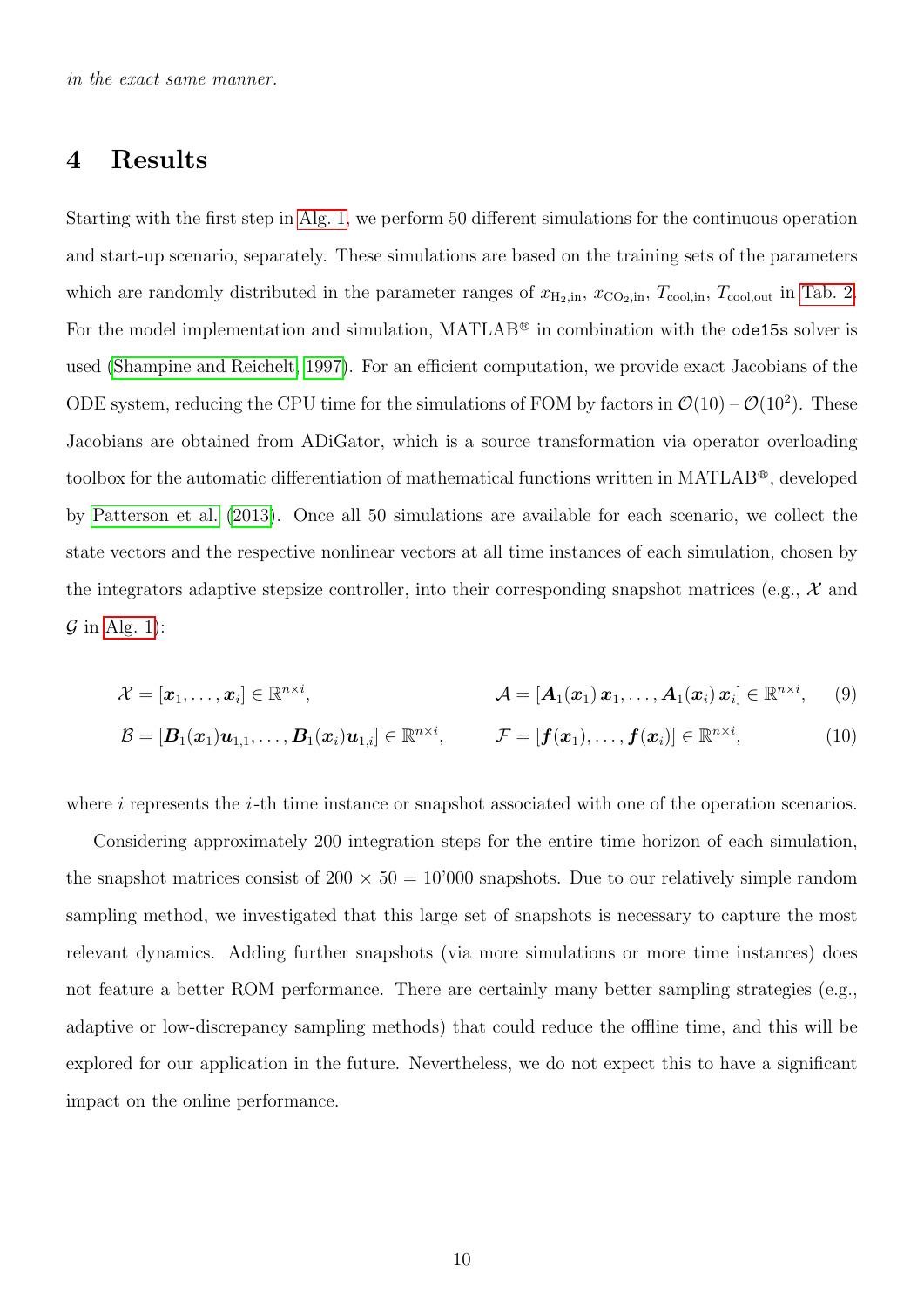

<span id="page-10-0"></span>Figure 3: Normalized singular value decay for scenario 1 (continuous operation -  $r = 34$ ,  $m_A = 23$ ,  $m_B = 9, m_f = 27$ ) and scenario 2 (start-up -  $r = 36, m_A = 29, m_B = 9, m_f = 27$ ).

Following [Alg. 1,](#page-8-1) we perform the SVD to obtain the relevant bases and index matrices:

$$
\operatorname{svd}(\mathcal{X}) \stackrel{POD}{\longrightarrow} \mathbf{V} \in \mathbb{R}^{n \times r}, \qquad \operatorname{svd}(\mathcal{A}) \stackrel{DEIM}{\longrightarrow} \mathbf{Q}_A \in \mathbb{R}^{r \times m_A}, \mathbf{P}_A \in \mathbb{R}^{n \times m_A},
$$
  
\n
$$
\operatorname{svd}(\mathcal{B}) \stackrel{DEIM}{\longrightarrow} \mathbf{Q}_B \in \mathbb{R}^{r \times m_B}, \mathbf{P}_B \in \mathbb{R}^{n \times m_B}, \qquad \operatorname{svd}(\mathcal{F}) \stackrel{DEIM}{\longrightarrow} \mathbf{Q}_f \in \mathbb{R}^{r \times m_f}, \mathbf{P}_f \in \mathbb{R}^{n \times m_f}, \qquad (11)
$$

where V is the POD basis, and  $P_A$ ,  $P_B$ , and  $P_f$  are the index matrices obtained by applying DEIM to the nonlinearities  $A_1$ ,  $B_1$ , and  $f$ , respectively.  $Q_A$ ,  $Q_B$ , and  $Q_f$  correspond to  $Q$  in [Eq. \(8\).](#page-8-0) Furthermore, we plot the singular values for the collected state vectors and nonlinear functions in [Fig. 3.](#page-10-0)

We see that the singular value decay differs significantly between both scenarios. The decay of scenario 2 is much slower than in sceanrio 1, which means that the solution of the FOM corresponding to scenario 2 stays in a subspace with larger dimension than the solution corresponding to scenario 1. Most likely, this behavior is directly connected to the extent of transient state changes within one scenario. Especially during start-up (scenario 2), the system states undergo considerable changes (e.g., due to gas flow heat up and conversion progress). This observation is often associated to transport-dominated systems, which also include our reactive flow problem. Usually these systems are challenging to deal with in POD applications, since their dynamical behavior cannot be captured accurately by a few dominant modes [\(Reiss et al., 2015\)](#page-20-10). Nevertheless, scenario 1 initially starts with a gas phase fully developed in temperature and concentration, such that the dominance of transport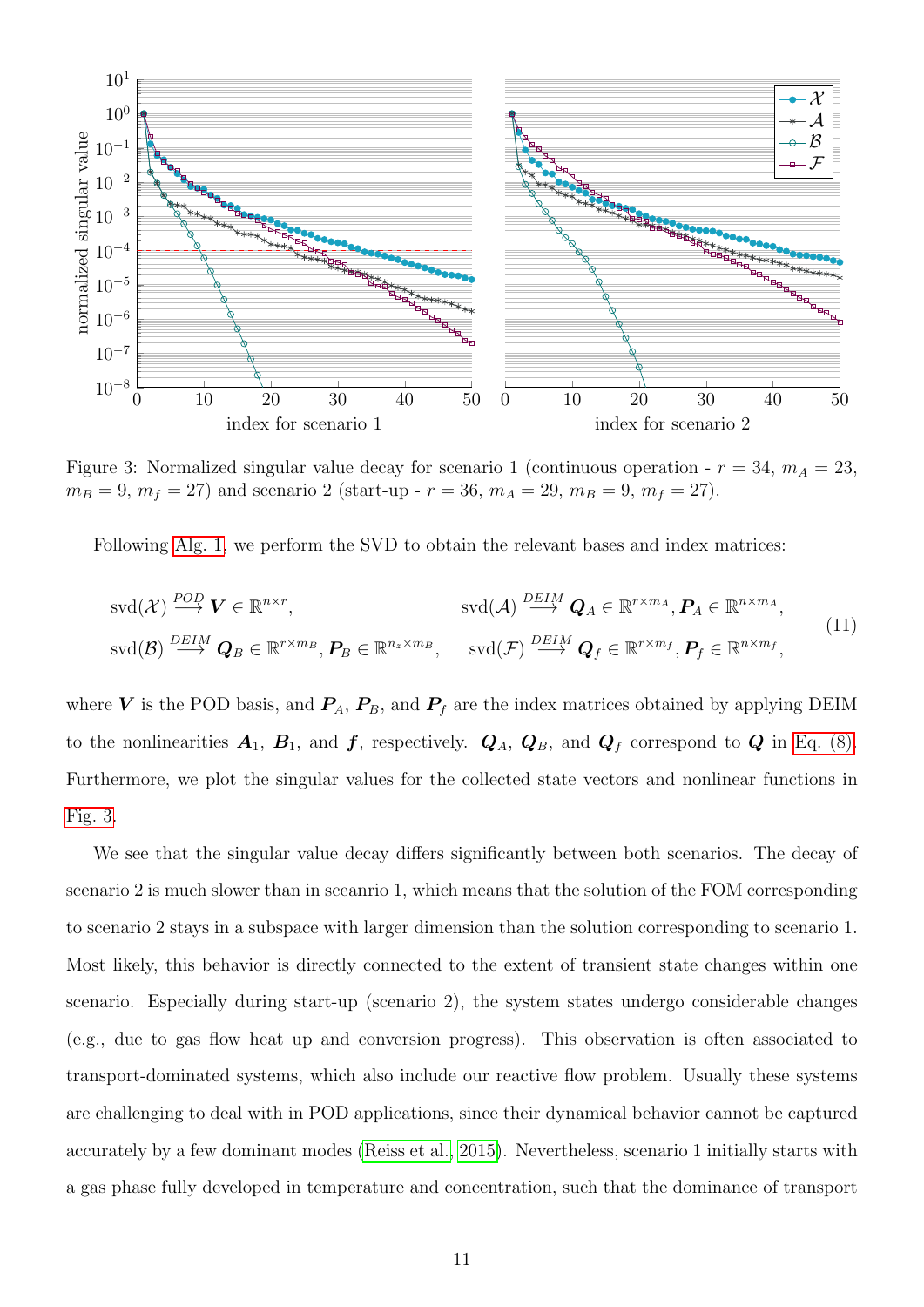

<span id="page-11-0"></span>Figure 4: Selected finite volumes (FVs) of the  $25 \times 25$  spatial grid for the evaluation of nonlinearities. Top: Scenario 1; Bottom: Scenario 2.

effects in Eqs. [1](#page-3-1) and [2](#page-3-2) is mitigated. As a result, the selection of appropriate dimensions for the projection bases also differs in both scenarios. As illustrated by the red dashed horizontal lines in Fig. [3,](#page-10-0) we select our bases via a normalized singular value threshold, compromising ROM complexity and accuracy:  $10^{-4}$  (scenario 1) and  $2 \cdot 10^{-4}$  (scenario 2).

Beside the orders of the ROMs, both scenarios also vary in their index matrices computed by the DEIM. Since we are dealing with several nonlinear parts, we get different index matrices  $\bm{P}$  for each part. However, our nonlinear equations are often not sufficiently describable by the selected nonlinear indexes. For instance, the heat capacity in one FV can only be evaluated considering all its chemical species and its temperature, which might not all have been fully selected by the index matrices. As a consequence, we merge and extend the index matrices  $P_A$ ,  $P_B$  and  $P_f$ , corresponding to each scenario, to allow for a sufficient evaluation of all relevant nonlinearities. The finally chosen indexes for both scenarios are highlighted in Fig. [4.](#page-11-0)

We observe that only ∼ 5 % (32 of 625 - scenario 1, 30 of 625 - scenario 2) of all FVs are relevant for evaluating all nonlinearities. Considering that the computational costs for nonlinearities are the most relevant in case of the FOM evaluation (∼ 80 %), the reduction due to the DEIM proves to be of great significance.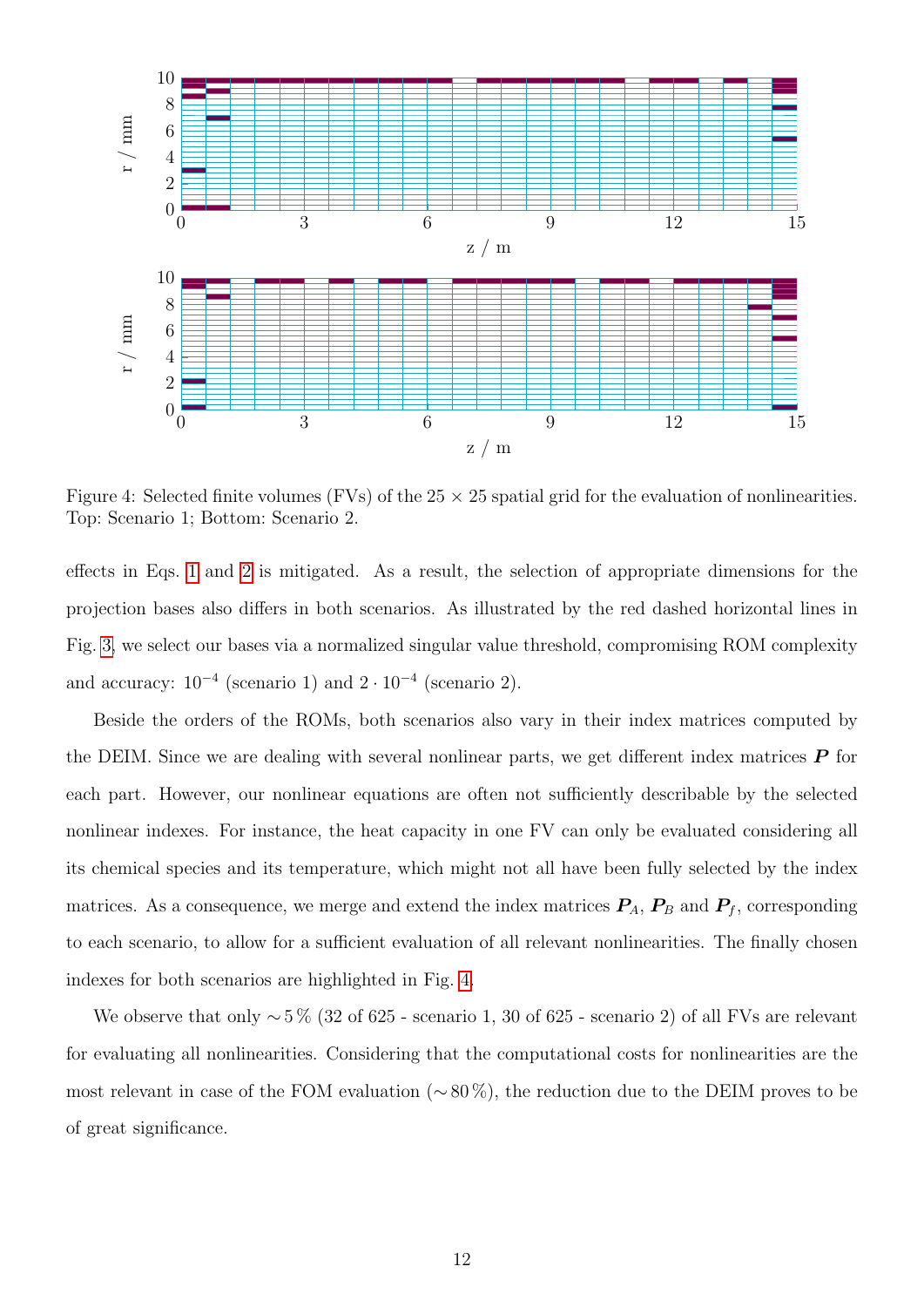Finally, we obtain the following ROM of order  $r = 36$  (scenario 1) and  $r = 34$  (scenario 2):

<span id="page-12-0"></span>
$$
\dot{\boldsymbol{x}}_r = \boldsymbol{Q}_A \boldsymbol{P}_A^T \boldsymbol{A}_1 (\boldsymbol{V} \boldsymbol{x}_r) \boldsymbol{V} \boldsymbol{x}_r + \boldsymbol{A}_{2r} \boldsymbol{x}_r + \boldsymbol{Q}_B \boldsymbol{P}_B^T \boldsymbol{B}_1 (\boldsymbol{V} \boldsymbol{x}_r) \boldsymbol{u}_1 + \boldsymbol{B}_{2r} \boldsymbol{u}_2 + \boldsymbol{Q}_f \boldsymbol{P}_f^T \boldsymbol{f} (\boldsymbol{V} \boldsymbol{x}_r),
$$
\n
$$
\boldsymbol{x}_r(t_0) = \boldsymbol{V}^T \boldsymbol{x}_0.
$$
\n(12)

Thus, the size of the ROM state vectors  $x_r(t) \in \mathbb{R}^{34-36}$  are significantly smaller compared to the FOM state vector  $\mathbf{x}(t) \in \mathbb{R}^{4375}$ . In order to validate the obtained ROMs [\(12\)](#page-12-0), error bounds are often used for linear or weakly nonlinear systems. Defining an error bound for strongly nonlinear systems is rather difficult and not focus of this study. Nevertheless, there are some studies available (e.g., [Zhang et al.](#page-21-2) [\(2015\)](#page-21-2); [Chaturantabut and Sorensen](#page-19-8) [\(2012\)](#page-19-8)), which will be considered in our context in the future. In this study, we validate the obtained ROMs [\(12\)](#page-12-0) via a numerical study as outlined in the following.

#### ROM Validation

For validation purposes, we perform further simulations again based on random samples of the parameters  $x_{\text{H}_2,\text{in}}$ ,  $x_{\text{CO}_2,\text{in}}$ ,  $T_{\text{cool,in}}$ ,  $T_{\text{cool,out}}$  in [Tab. 2,](#page-5-0) but different from the training sets, that are used to generate the snapshot matrices. Each simulation is done with the FOM and ROM, respectively. After collecting 20 simulations for each scenario, we compare the results with respect to an absolute transient state error  $e(t) \in \mathbb{R}^n$  and a relative time averaged error  $\varepsilon_i$  of the *i*-th state

$$
\begin{aligned}\n\boldsymbol{e} &= \boldsymbol{x} - \boldsymbol{V} \, \boldsymbol{x}_r, \\
\varepsilon_i &= \frac{1}{t_f} \int_0^{t_f} \frac{\|e_i\|}{\|x_i\|} \, dt, \qquad i = 1, \dots, n.\n\end{aligned}
$$

Based on the relative time averaged error  $\varepsilon_i$ , we define the best and the worst case within each scenario and compare the FOM and ROM simulation with respect to temperature, methane concentration and carbon dioxide concentration. Therefore, we select nodes closest to the catalytic wall at  $z/L = 0.3$ and  $z/L = 1$ .

The results for the best and the worst case of scenario 1 are illustrated in [Figs. 5](#page-13-0) and [6,](#page-14-0) respectively. As we see from both cases, the transient behavior is accurately reproduced by the ROM from the initiation of the disturbance (at  $t = 0$ ) until steady state. Furthermore, for all ROM simulations, no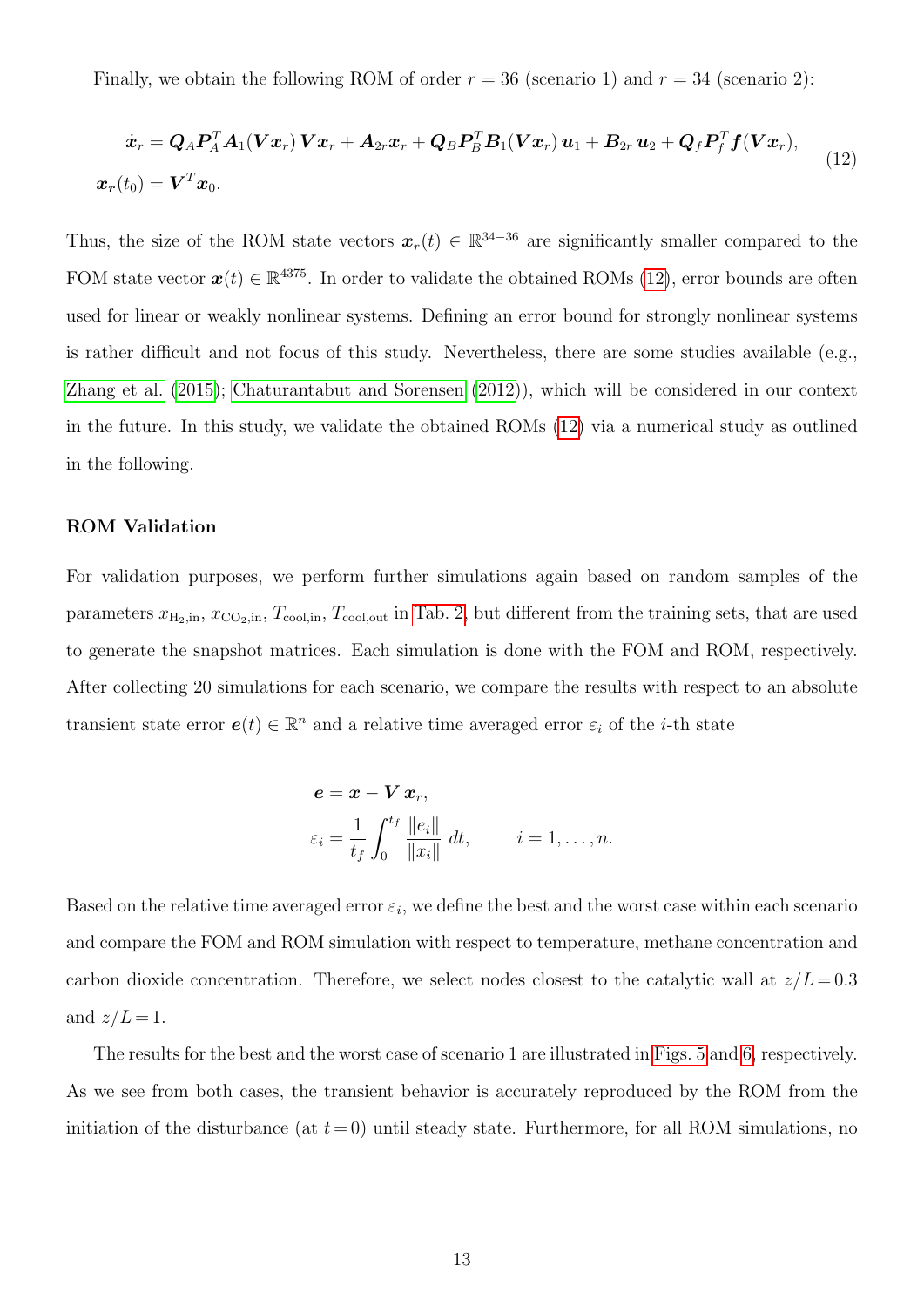

<span id="page-13-0"></span>Figure 5: Best test case for FOM and ROM comparison of scenario 1;  $x_{\text{H}_2,\text{in}} = 0.791$ ,  $x_{\text{CO}_2,\text{in}} = 0.225$ ,  $T_{\text{cool,in}} = 634 \text{ K}$  (a),  $T_{\text{cool,out}} = 667 \text{ K}$  (b), FOM CPU time = 13 s, ROM CPU time = 1 s.

instabilities are observed, such that the following condition holds:

<span id="page-13-1"></span>
$$
\lim_{t \to \infty} \frac{d\mathbf{e}}{dt} \approx 0. \tag{13}
$$

This condition turned out to be very sensitive with respect to our selected singular value threshold. It is observed that choosing lower thresholds leads to violations of the condition [\(13\)](#page-13-1). However, higher thresholds inevitably involve a loss of ROM precision. Besides, we see that as more severe the disturbance is, the less accurate the ROM becomes. Indeed, these low-dimensional models are restricted to the given parameter ranges in [Tab. 2,](#page-5-0) such that using the ROM for other parameter ranges might lead to inaccurate solutions. CPU times for both cases reveal the major advantage of our derived ROMs. We achieve an acceleration of at least one order of magnitude, thanks to the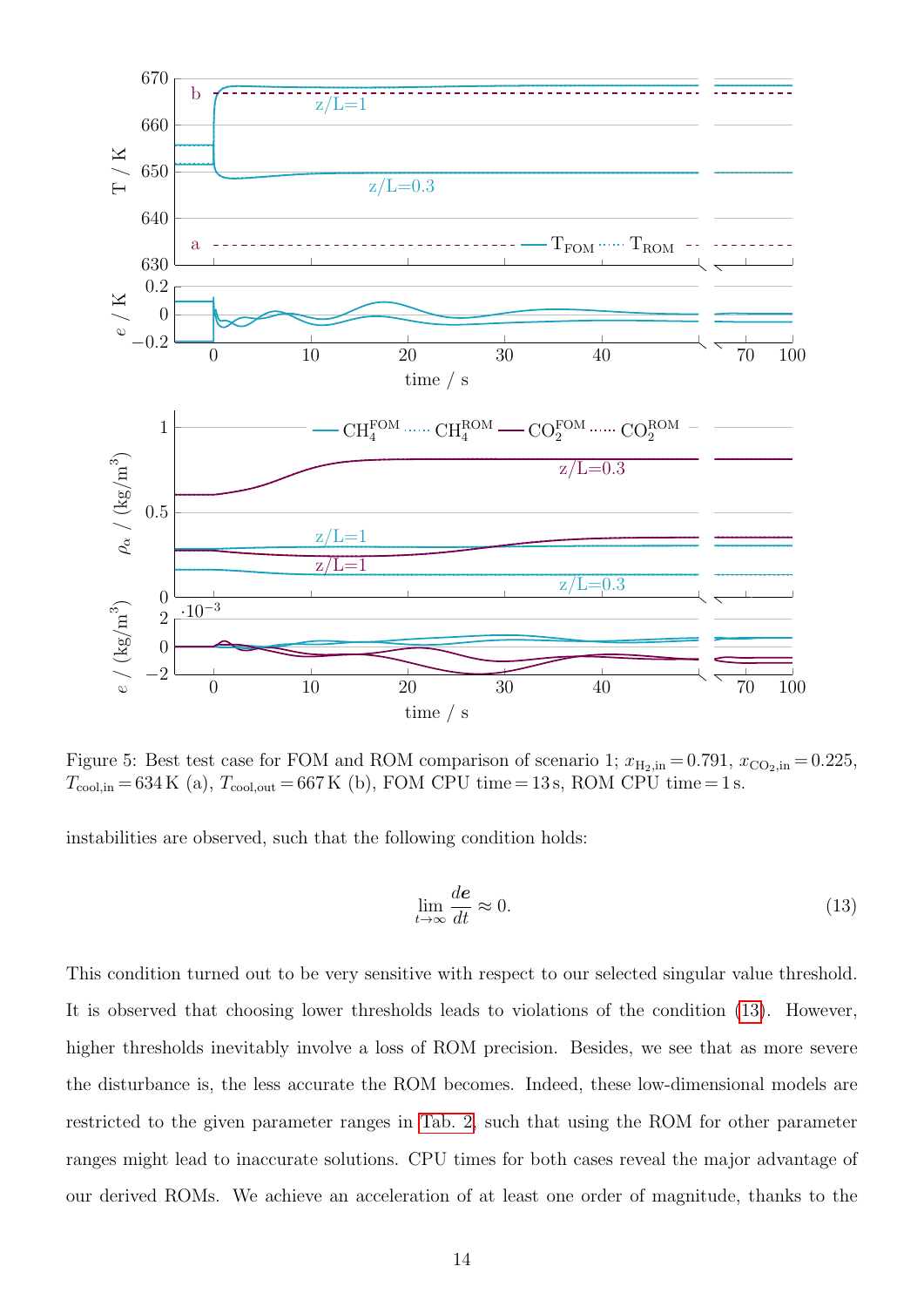

<span id="page-14-0"></span>Figure 6: Worst test case for FOM and ROM comparison of scenario 1;  $x_{\text{H}_2,\text{in}} = 0.85$ ,  $x_{\text{CO}_2,\text{in}} = 0.102$ ,  $T_{\text{cool,in}} = 623 \,\text{K}$  (a),  $T_{\text{cool,out}} = 659 \,\text{K}$  (b), FOM CPU time = 23.5 s, ROM CPU time = 1.5 s.

#### DEIM.

For scenario 2, the best and worst case are illustrated in [Figs. 7](#page-15-0) and [8.](#page-16-0) Again, the CPU time needed for simulating the ROM is at least one order of magnitude lower. Furthermore, the ROM also reflects the FOM solution very well, though less accurate. Still no instabilities are observed for any test case, and thus, the condition [\(13\)](#page-13-1) holds. Similar to scenario 1, more severe disturbances lead to less accurate ROM solutions. However, the absolute error should be treated with caution, since small time delays of steep transient fronts (as seen in [Fig. 7\)](#page-15-0) easily cause a larger absolute error at a specific time point, even if the general trend is preserved. Especially in our start-up scenario (scenario 2), these fronts occur very often, due to the fast reaction kinetics evoked by the elevated reactor jacket temperatures. For this reason, the relative time averaged error  $\varepsilon$  is more relevant, and thus, part of our discussions below.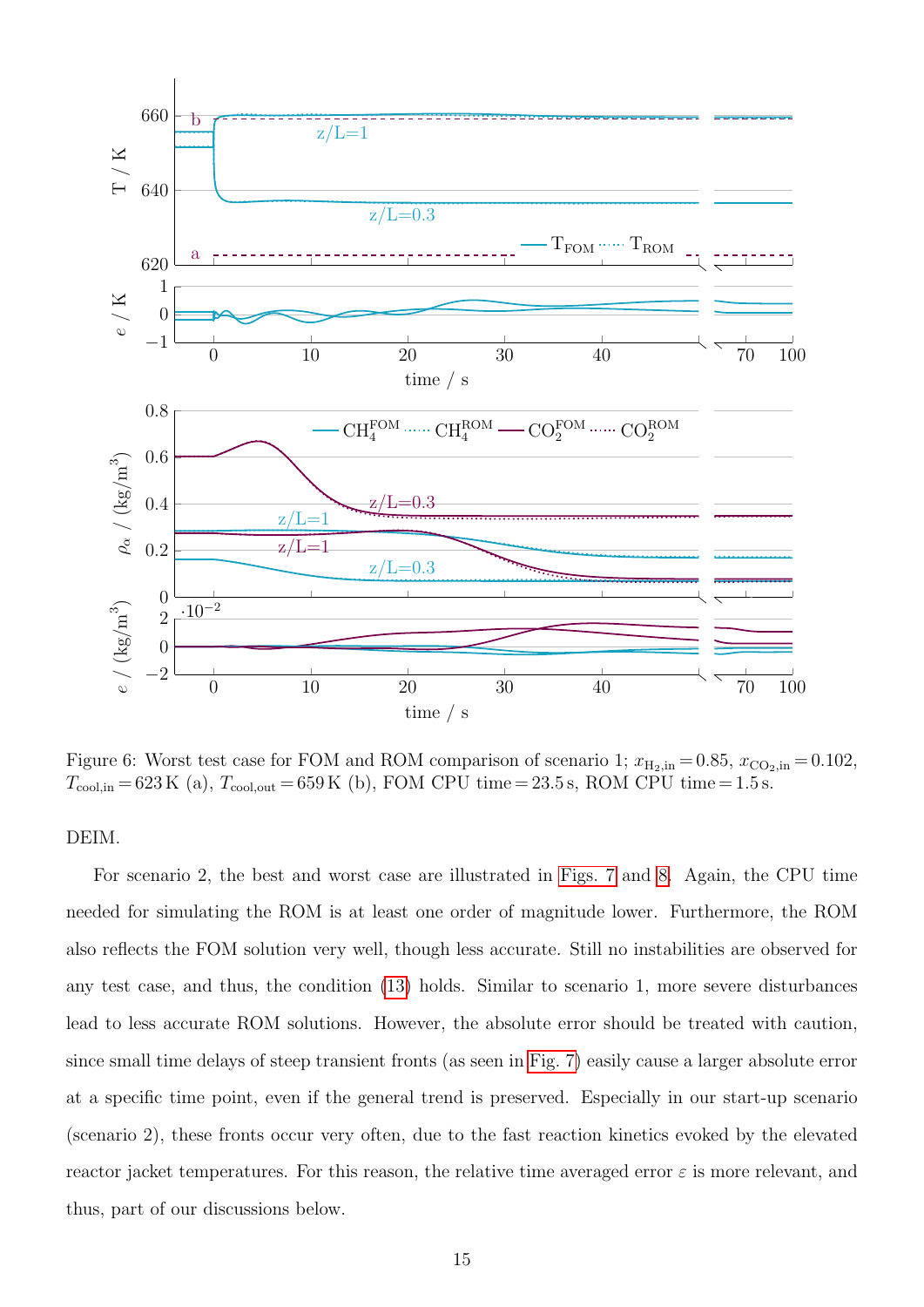

<span id="page-15-0"></span>Figure 7: Best test case for FOM and ROM comparison of scenario 2;  $x_{\text{H}_2,\text{in}} = 0.72$ ,  $x_{\text{CO}_2,\text{in}} = 0.25$ ,  $T_{\text{cool,in}} = 637 \,\text{K}$  (a),  $T_{\text{cool,out}} = 694 \,\text{K}$  (b), FOM CPU time = 49.6 s, ROM CPU time = 2.7 s.

To summarize the validation of the ROMs for both scenarios, [Fig. 9](#page-16-1) contains a statistical survey of all considered test cases. This figure clearly reflects our expectations relating to the singular value decay. Thus, the ROM for scenario 1 is more accurate and more precise. Nevertheless, we see that on average both ROMs perform with an error of less than  $4\%$ . Compared to the FOM uncertainties due to our modeling assumptions, such an error already represents a sufficient ROM reliability. Especially the ROM temperature predictions are highly accurate with error bounds of less than 0.2 %. In contrast, the carbon monoxide concentration reveals the highest errors combined with outliers of above 15 %. However, it is worthwhile mentioning that the reactor is very selective w.r.t methane production due to our operation conditions. Consequently, the by-product carbon monoxide only appears in small quantities, such that the absolute prediction error remains negligible.

Summarizing the discussions from above, [Tab. 3](#page-17-0) lists the explicit error values together with CPU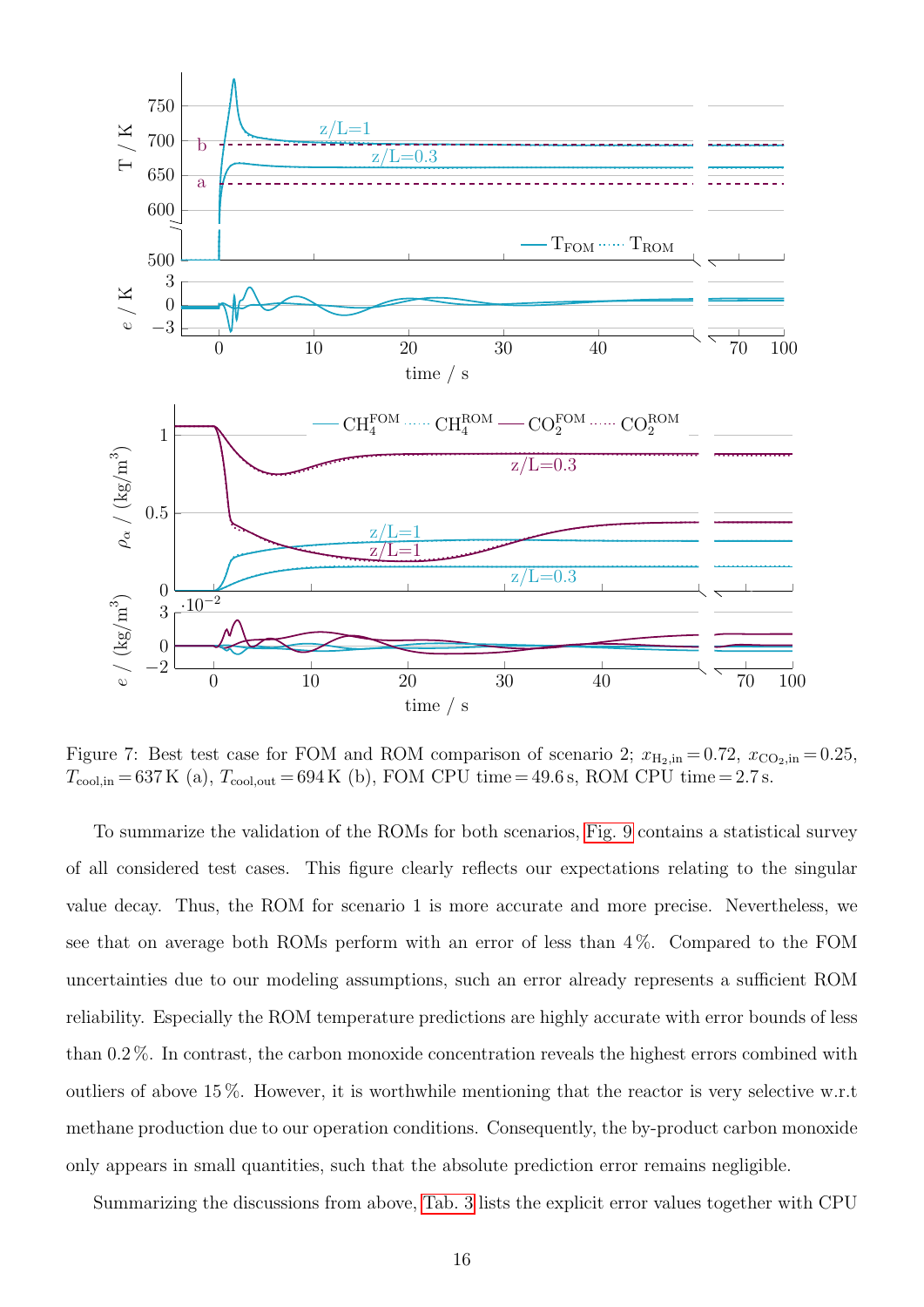

<span id="page-16-0"></span>Figure 8: Worst test case for FOM and ROM comparison of scenario 2;  $x_{\text{H}_2,\text{in}} = 0.74$ ,  $x_{\text{CO}_2,\text{in}} = 0.227$ ,  $T_{\text{cool,in}} = 603 \,\text{K}$  (a),  $T_{\text{cool,out}} = 652 \,\text{K}$  (b), FOM CPU time = 25.9 s, ROM CPU time = 1.7 s.



<span id="page-16-1"></span>Figure 9: Relative time averaged error sorted by components and temperature; each bar relates to all  $25\times25$  FVs in all 20 test cases.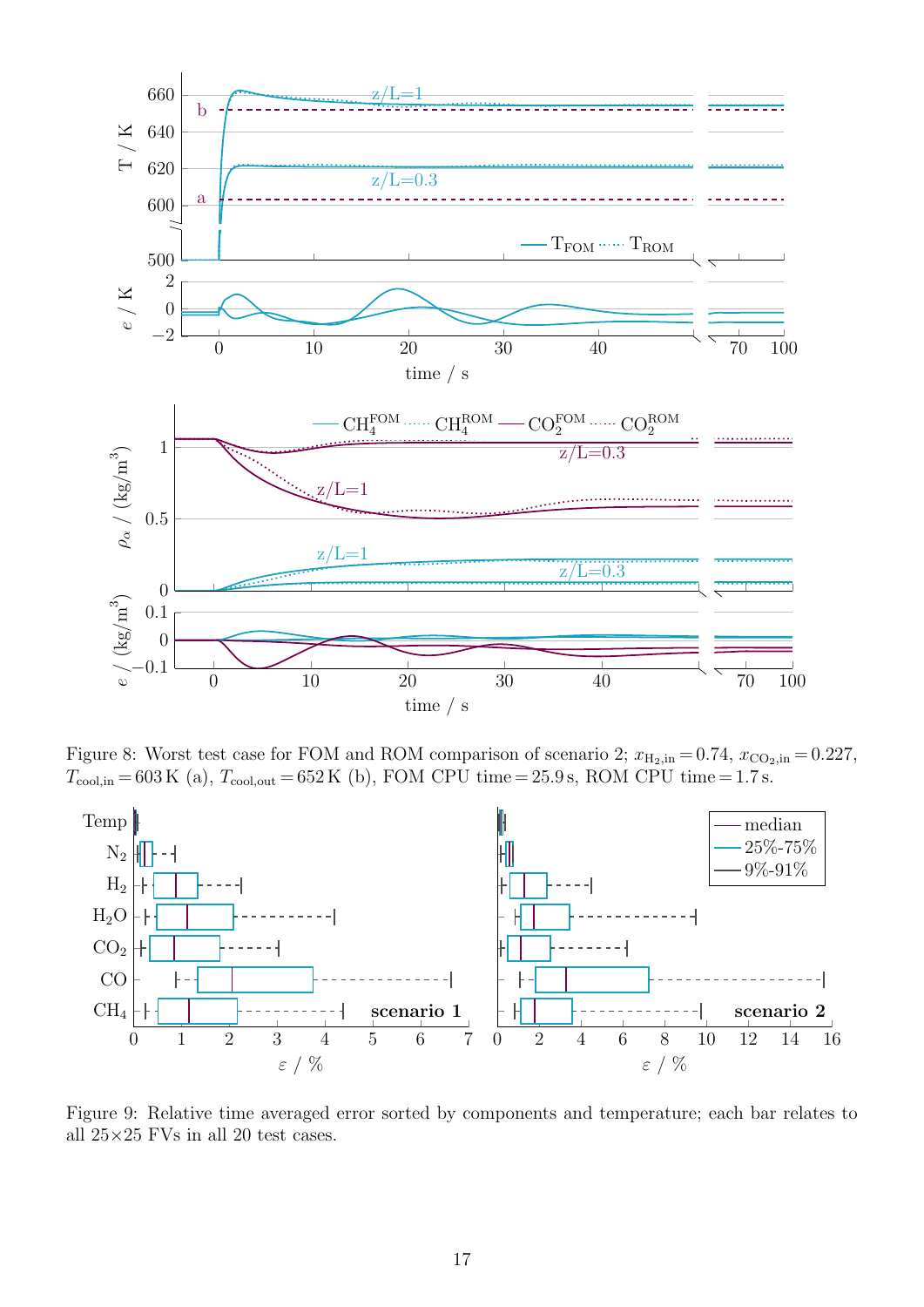<span id="page-17-0"></span>

| model  | no.    | avg.                                                                                                                                            | median of $\varepsilon$ / $\%$ |  |                                                  |  |                                   |                             |
|--------|--------|-------------------------------------------------------------------------------------------------------------------------------------------------|--------------------------------|--|--------------------------------------------------|--|-----------------------------------|-----------------------------|
|        |        | states CPU-time $\bar{\varepsilon}_{CH4}$ $\bar{\varepsilon}_{CO}$ $\bar{\varepsilon}_{CO2}$ $\bar{\varepsilon}_{H2O}$ $\bar{\varepsilon}_{H2}$ |                                |  |                                                  |  | $\bar{\varepsilon}_{\mathrm{N2}}$ | $\bar{\varepsilon}_{\rm T}$ |
| FOM-S1 | 4375   | $19.5 s$ - - -                                                                                                                                  |                                |  |                                                  |  |                                   |                             |
| ROM-S1 | - 34   | 1.3s                                                                                                                                            |                                |  | $1.16$ $2.06$ $0.84$ $1.12$ $0.88$ $0.22$ $0.02$ |  |                                   |                             |
| FOM-S2 | - 4375 | 39.8s                                                                                                                                           | $\sim 100$                     |  |                                                  |  |                                   |                             |
| ROM-S2 | -36    |                                                                                                                                                 |                                |  | 2.4 s 1.77 3.27 1.13 1.74 1.29 0.56 0.18         |  |                                   |                             |

Table 3: Results of ROM validation considering 20 test cases in scenario 1 (S1) and scenario 2 (S2).

times and system orders. Beside the already mentioned ROM accuracy, we also see that the order of the FOM as well as the average CPU time are significantly reduced. As shown above, the biggest contribution to the acceleration goes to the DEIM and the reduced order of the ROM is not the major impact for the computational speed-up. As a matter of fact, without DEIM, the projection of the FOM fully destroys its sparse nature which slightly mitigates the advantage of having a lowerdimensional system, and leads to a ROM which might be even slower than the FOM. Furthermore, a diligent treatment of the nonlinear parts saves the most computational burden. Therefore, our proposed decomposition in several nonlinear parts with separate bases generation appears to be a promising strategy, leading to ROMs 15 to 16 times faster than their original FOMs.

For further improvement, a more sophisticated strategy for snapshot selection during the ROM construction could be very effective to capture the major system dynamics with less sampling effort. Although our random selection for training cases includes already a large number of snapshots, it might still miss important cases. [Benner et al.](#page-19-9) [\(2015\)](#page-19-9) proposed such an adaptive selection strategy applied to batch chromatography, where they especially report a reduction in offline computation. More relevant in terms of the online computation might be a better balancing of the POD and DEIM bases. Instead of using only one singular value threshold for all bases, a separate treatment for each basis may lead to faster and more accurate ROMs.

# 5 Conclusion

We have shown that POD-DEIM is a powerful tool to reduce the complexities of highly nonlinear, spatially distributed models for catalytic reactors. The reduced computational time of more than one order of magnitude opens a broad range of new applications for detailed reactor models (e.g., nonlinear model predictive control). Furthermore, we have seen that the performance of POD-DEIM does not exclusively depend on the model itself, but also on the operational conditions (scenarios).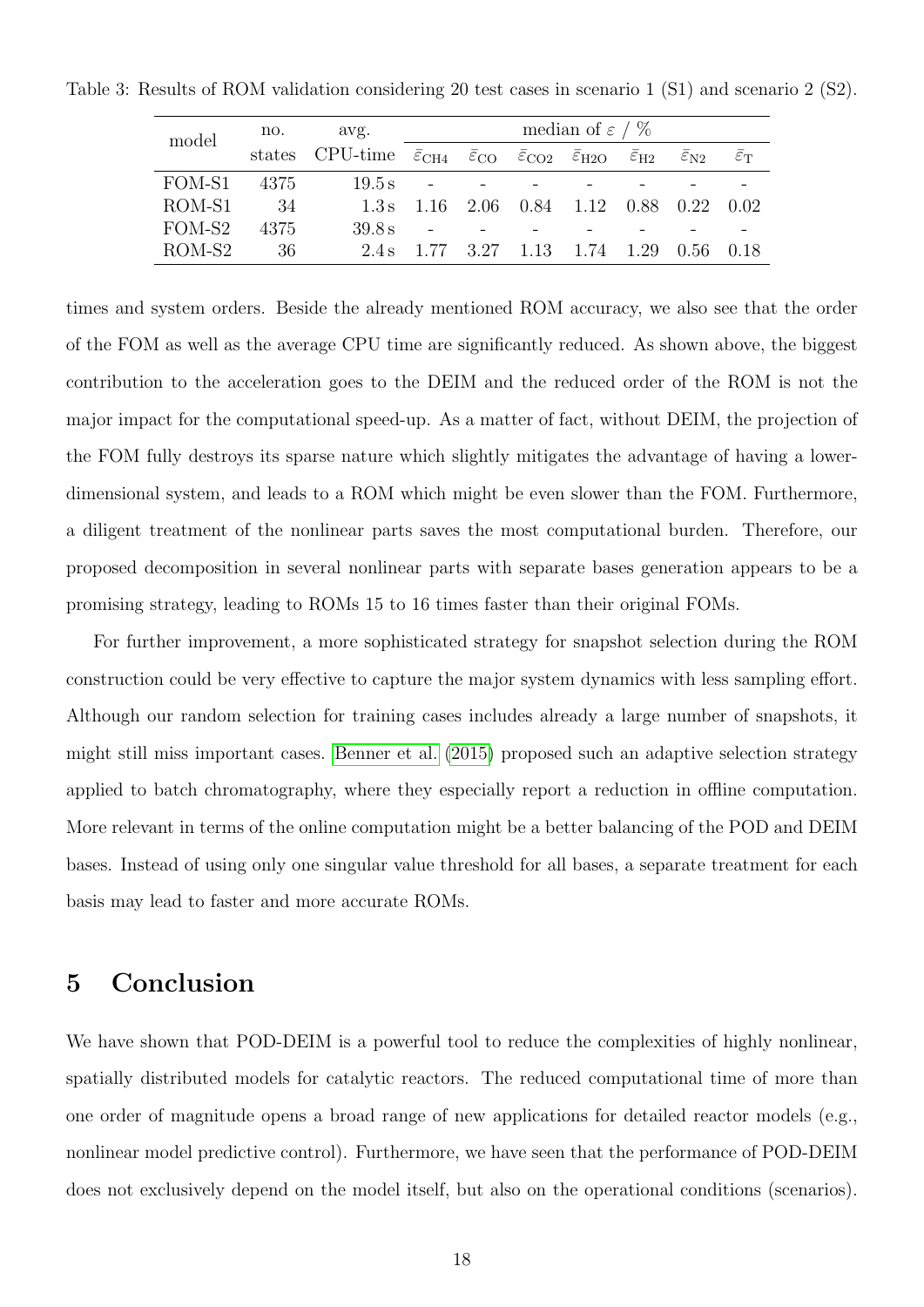Although our ROMs are capable of capturing the essential system dynamics in pre-defined parameter ranges, they are of different accuracy for different scenarios. Consequently, more expensive and less accurate ROM predictions or even instabilities could arise for certain scenarios. By using our approach for separate consideration of the leading nonlinearities, this tendency could be mitigated. To further address this matter and to improve the efficiency of the ROM, methods using local reduced bases and more sophisticated approaches for snapshot and bases selection will be studied in the future.

## 6 Acknowledgment

This research is supported by the International Max Planck Research School (IMPRS) for Advanced Methods in Process and Systems Engineering, Magdeburg, Germany.

In addition, we acknowledge the invitation of contributing this article as an extended version of [Bremer et al.](#page-19-2) [\(2016\)](#page-19-2) to the ESCAPE 26 special issue in Computers and Chemical Engineering.

# References

- <span id="page-18-0"></span>T. A. Adams, P. I. Barton, 2009. A dynamic two-dimensional heterogeneous model for water gas shift reactors. International Journal of Hydrogen Energy 34 (21), 8877–8891.
- <span id="page-18-3"></span>A. Agarwal, L. T. Biegler, 2013. A trust-region framework for constrained optimization using reduced order modeling. Optimization and Engineering 14 (1), 3–35.
- <span id="page-18-2"></span>P. Astrid, S. Weiland, K. Willcox, T. Backx, Dec 2004. Missing point estimation in models described by proper orthogonal decomposition. In: 2004 43rd IEEE Conference on Decision and Control (CDC) (IEEE Cat. No.04CH37601). Vol. 2. pp. 1767–1772 Vol.2.
- <span id="page-18-4"></span>M. Barrault, Y. Maday, N. C. Nguyen, A. T. Patera, 2004. An empirical interpolationmethod: application to efficient reduced-basis discretization of partial differential equations. Comptes Rendus Mathematique 339 (9), 667–672.
- <span id="page-18-1"></span>U. Baur, P. Benner, L. Feng, 2014. Model order reduction for linear and nonlinear systems: A system-theoretic perspective. Archives of Computational Methods in Engineering 21 (4), 331–358.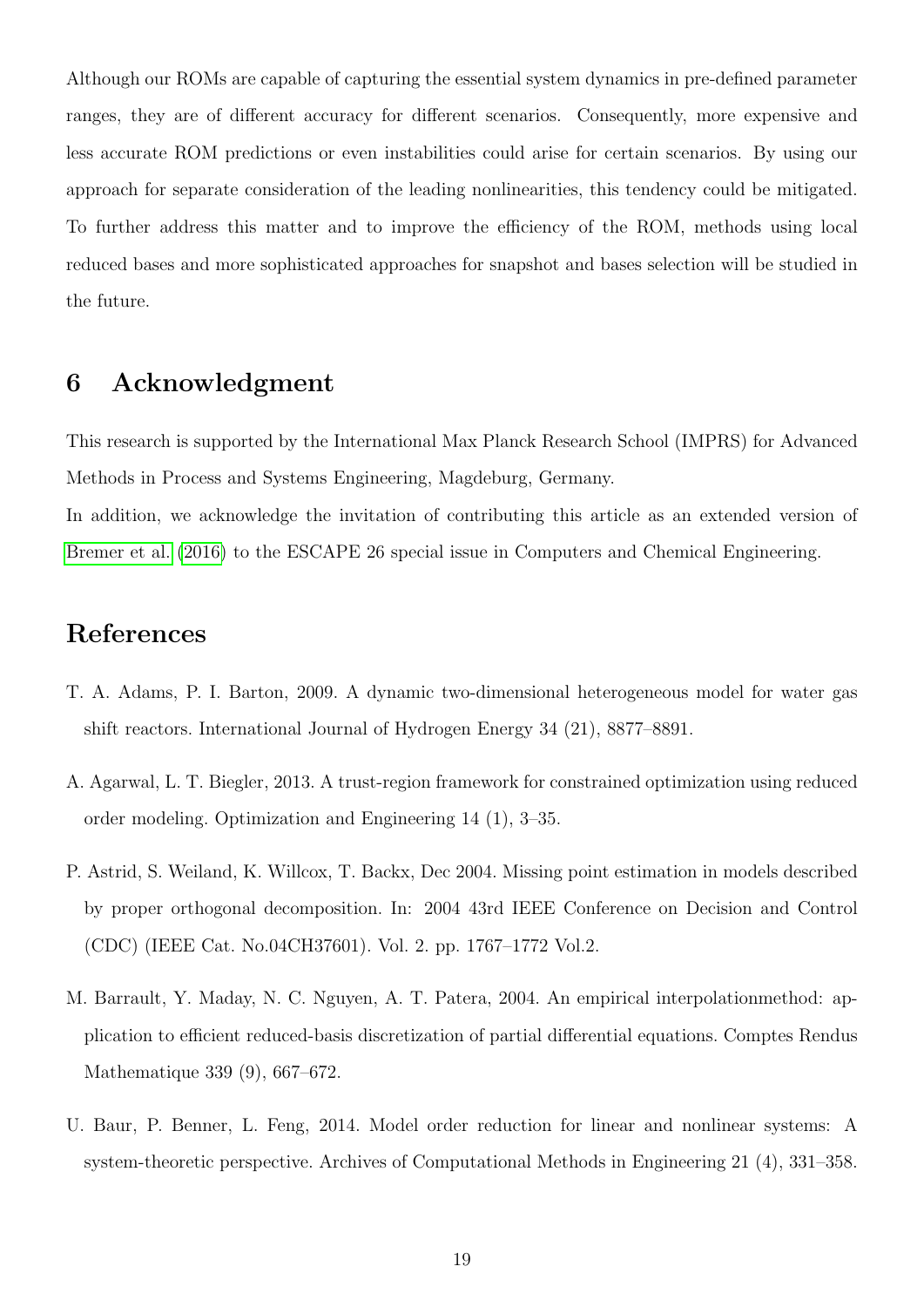- <span id="page-19-9"></span>P. Benner, L. Feng, S. Li, Y. Zhang, 2015. Reduced-order modeling and ROM-based optimization of batch chromatography. In: Numerical Mathematics and Advanced Applications-ENUMATH 2013. Springer, pp. 427–435.
- <span id="page-19-6"></span>P. Benner, E. Sachs, S. Volkwein, 2014. Model order reduction for pde constrained optimization. In: G. Leugering, P. Benner, S. Engell, A. Griewank, H. Harbrecht, M. Hinze, R. Rannacher, S. Ulbrich (Eds.), Trends in PDE Constrained Optimization. Springer International Publishing, Basel, pp. 303–326.
- <span id="page-19-0"></span>L. T. Biegler, Y.-d. Lang, W. Lin, Jan. 2014. Multi-scale optimization for process systems engineering. Computers & Chemical Engineering 60 (0), 17–30.
- <span id="page-19-2"></span>J. Bremer, P. Goyal, L. Feng, P. Benner, K. Sundmacher, 2016. Nonlinear model order reduction for catalytic tubular reactors. In: 26th European Symposium on Computer Aided Process Engineering. Vol. 38 of Computer Aided Chemical Engineering. Elsevier, pp. 2373 – 2378.
- <span id="page-19-3"></span>J. Bremer, K. H. G. Rätze, K. Sundmacher, 2017. CO<sub>2</sub> methanation: Optimal start-up control of a fixed-bed reactor for power-to-gas applications. AIChE Journal 63 (1), 23–31.
- <span id="page-19-5"></span>T. Bui-Thanh, M. Damodaran, K. E. Willcox, 2004. Aerodynamic data reconstruction and inverse design using proper orthogonal decomposition. AIAA journal 42 (8), 1505–1516.
- <span id="page-19-7"></span>S. Chaturantabut, D. C. Sorensen, 2010. Nonlinear model reduction via discrete empirical interpolation. SIAM Journal on Scientific Computing 32 (5), 2737–2764.
- <span id="page-19-8"></span>S. Chaturantabut, D. C. Sorensen, 2012. A state space error estimate for pod-deim nonlinear model reduction. SIAM Journal on numerical analysis 50 (1), 46–63.
- <span id="page-19-10"></span>A. El-Sibai, L. Rihko-Struckmann, K. Sundmacher, 2015. Synthetic methane from CO<sub>2</sub>: Dynamic optimization of the Sabatier process for power-to-gas applications. In: 12th International Symposium on Process Systems Engineering (PSE) & 25th European Symposium on Computer Aided Process Engineering (ESCAPE). pp. 1157–1162.
- <span id="page-19-1"></span>R. Güttel, 2013. Study of unsteady-state operation of methanation by modeling and simulation. Chemical Engineering & Technology 36 (10), 1675–1682.
- <span id="page-19-4"></span>R. Kee, M. Coltrin, P. Glarborg, 2005. Chemically Reacting Flow: Theory and Practice. Wiley.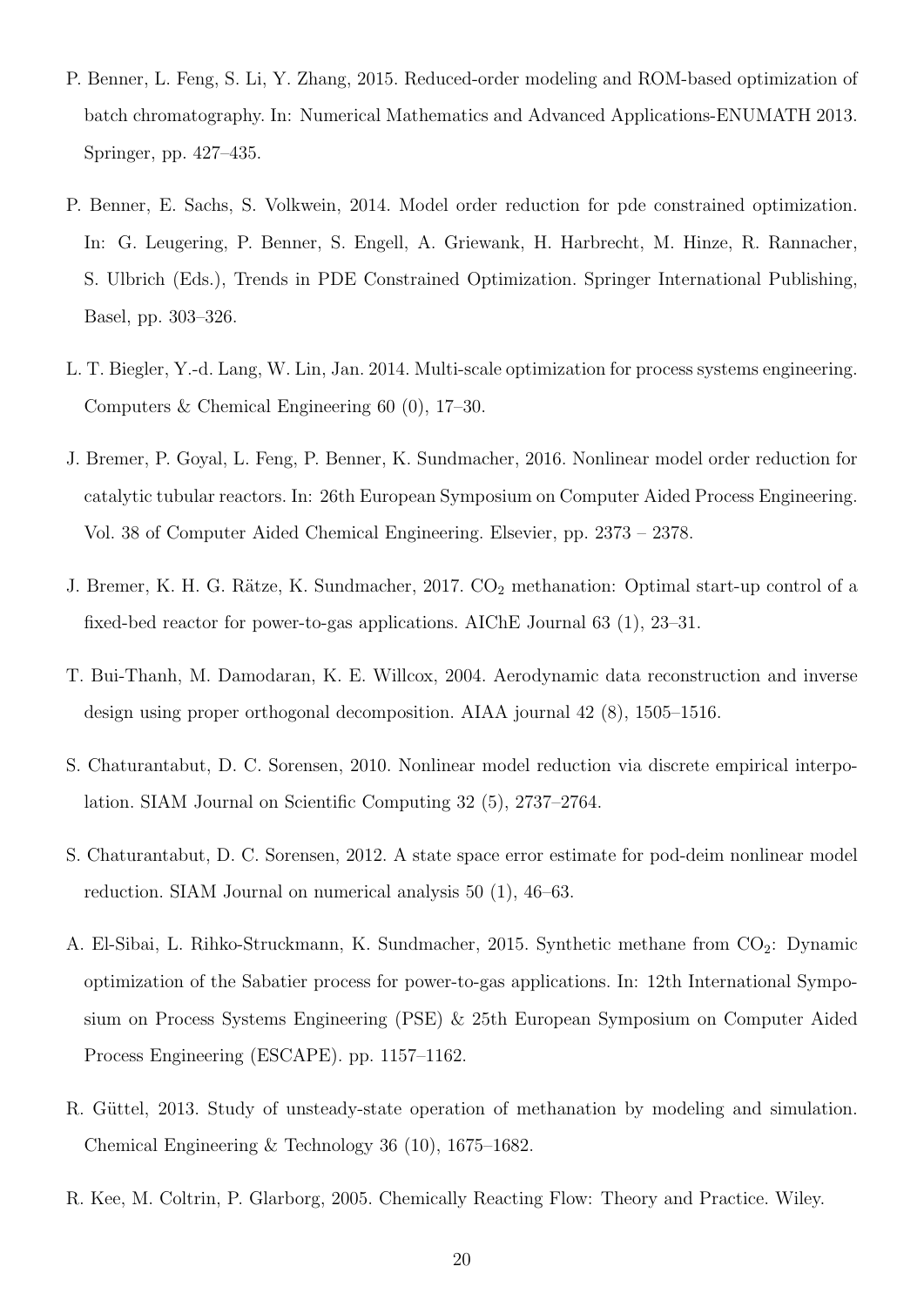- <span id="page-20-7"></span>K. Kunisch, S. Volkwein, 2002. Galerkin proper orthogonal decomposition methods for a general equation in fluid dynamics. SIAM Journal on Numerical Analysis 40 (2), 492–515.
- <span id="page-20-5"></span>K. Kunisch, S. Volkwein, 2008. Proper orthogonal decomposition for optimality systems. ESAIM: M2AN 42 (1), 1–23.
- <span id="page-20-6"></span>S. Li, L. Feng, P. Benner, A. Seidel-Morgenstern, 2014. Using surrogate models for efficient optimization of simulated moving bed chromatography. Computers & Chemical Engineering 67, 121 – 132.
- <span id="page-20-11"></span>X. Li, B. Yang, Y. Zhang, 2013. Dynamics and control study on the low temperature methanation reactor with mass and heat recycle. Journal of Process Control 23 (10), 1360–1370.
- <span id="page-20-0"></span>W. Marquardt, 2002. Nonlinear model reduction for optimization based control of transient chemical processes. In: AIChE Symposium Series. New York; American Institute of Chemical Engineers; 1998, pp. 12–42.
- <span id="page-20-1"></span>G. Pantoleontos, E. S. Kikkinides, M. C. Georgiadis, 2012. A heterogeneous dynamic model for the simulation and optimisation of the steam methane reforming reactor. International Journal of Hydrogen Energy 37 (21), 16346–16358.
- <span id="page-20-9"></span>M. A. Patterson, M. Weinstein, A. V. Rao, May 2013. An efficient overloaded method for computing derivatives of mathematical functions in MATLAB. ACM Trans. Math. Softw. 39 (3), 17:1–17:36.
- <span id="page-20-4"></span>B. E. Poling, J. M. Prausnitz, J. P. O'Connell, 2001. The Properties of Gases and Liquids. McGraw-Hill.
- <span id="page-20-10"></span>J. Reiss, P. Schulze, J. Sesterhenn, 2015. The shifted proper orthogonal decomposition: A mode decomposition for multiple transport phenomena. arXiv preprint arXiv:1512.01985.
- <span id="page-20-2"></span>S. Rönsch, J. Schneider, S. Matthischke, M. Schlüter, M. Götz, J. Lefebvre, P. Prabhakaran, S. Bajohr, 2016. Review on methanation - From fundamentals to current projects. Fuel 166, 276 – 296.
- <span id="page-20-8"></span>L. F. Shampine, M. W. Reichelt, 1997. The MATLAB ODE suite. SIAM Journal on Scientific Computing 18 (1), 1–22.
- <span id="page-20-3"></span>VDI, 2010. VDI Heat Atlas. VDI-Buch. Springer Berlin Heidelberg.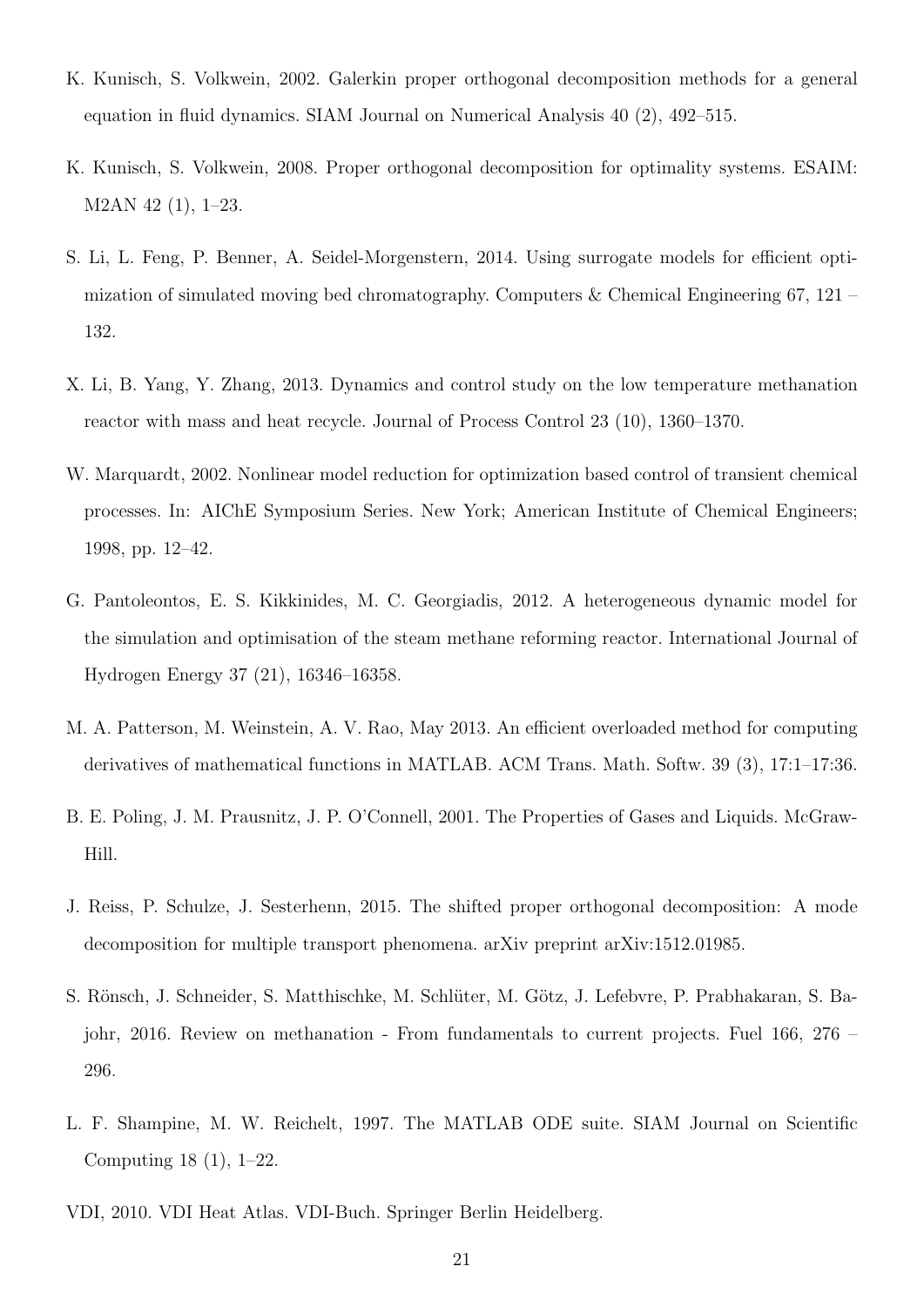- <span id="page-21-0"></span>J. Xu, G. F. Froment, 1989. Methane steam reforming, methanation and water-gas shift: I. intrinsic kinetics. AIChE Journal 35 (1), 88–96.
- <span id="page-21-2"></span>Y. Zhang, L. Feng, S. Li, P. Benner, 2015. An efficient output error estimation for model order reduction of parametrized evolution equations. SIAM Journal on Scientific Computing 37 (6), B910–B936.

# <span id="page-21-1"></span>Appendix A

The reaction mechanism for carbon dioxide methanation used in this works follows the Langmuir-Hinshelwood rate equations developed by [Xu and Froment](#page-21-0) [\(1989\)](#page-21-0) for a nickel-alumina catalyst. These rate equations have been widely used for simulation models [\(Li et al., 2013;](#page-20-11) [El-Sibai et al.,](#page-19-10) [2015;](#page-19-10) Rönsch et al., 2016). Accordingly, the rate equations in Eqs.  $(3)$  and  $(4)$  originate from

$$
\mathbf{r}_{1}(T, p_{\alpha}) = \frac{b_{1}(T)}{p_{H_{2}}^{2.5}} \left( p_{_{CH_{4}}} p_{_{H_{2}O}} - \frac{p_{_{H_{2}}}^{3} p_{_{CO}}}{K_{1}(T)} \right) / (\text{DEN}(T))^{2},\tag{14}
$$

$$
\mathbf{r}_2(T, p_\alpha) = \frac{b_2(T)}{p_{H_2}} \left( p_{co} p_{H_2O} - \frac{p_{H_2} p_{CO_2}}{K_2(T)} \right) / (\text{DEN}(T))^2, \tag{15}
$$

$$
r_3(T, p_\alpha) = \frac{b_3(T)}{p_{H_2}^{3.5}} \left( p_{\scriptscriptstyle CH_4} p_{\scriptscriptstyle H_2O}^2 - \frac{p_{H_2}^4 p_{\scriptscriptstyle CO_2}}{K_3(T)} \right) / (\text{DEN}(T))^2, \tag{16}
$$

where  $p_{\alpha}$  is the partial pressure of the respective component in bar, evaluated by

$$
p_{\alpha} = \frac{\rho_{\alpha}}{\rho} \frac{M}{M_{\alpha}} p.
$$

DEN is a dimensionless parameter defined as

$$
DEN(T) = 1 + B_{CO}(T) p_{CO} + B_{H_2}(T) p_{H_2} + B_{CH_4}(T) p_{CH_4} + \frac{B_{H_2O}(T) p_{H_2O}}{p_{H_2}},
$$

where  $B_{\alpha}$  is the respective adsorption constant for CH<sub>4</sub>, CO, H<sub>2</sub>O and H<sub>2</sub> and  $b_{\beta}$  are rate coefficients following the Arrhenius equation

$$
B_{\alpha}(T) = A_{\alpha} \exp\left(-\frac{\Delta H_{\alpha}}{\mathcal{R}T}\right),
$$

$$
b_{\beta}(T) = A_{\beta} \exp\left(-\frac{E_{\beta}}{\mathcal{R}T}\right).
$$